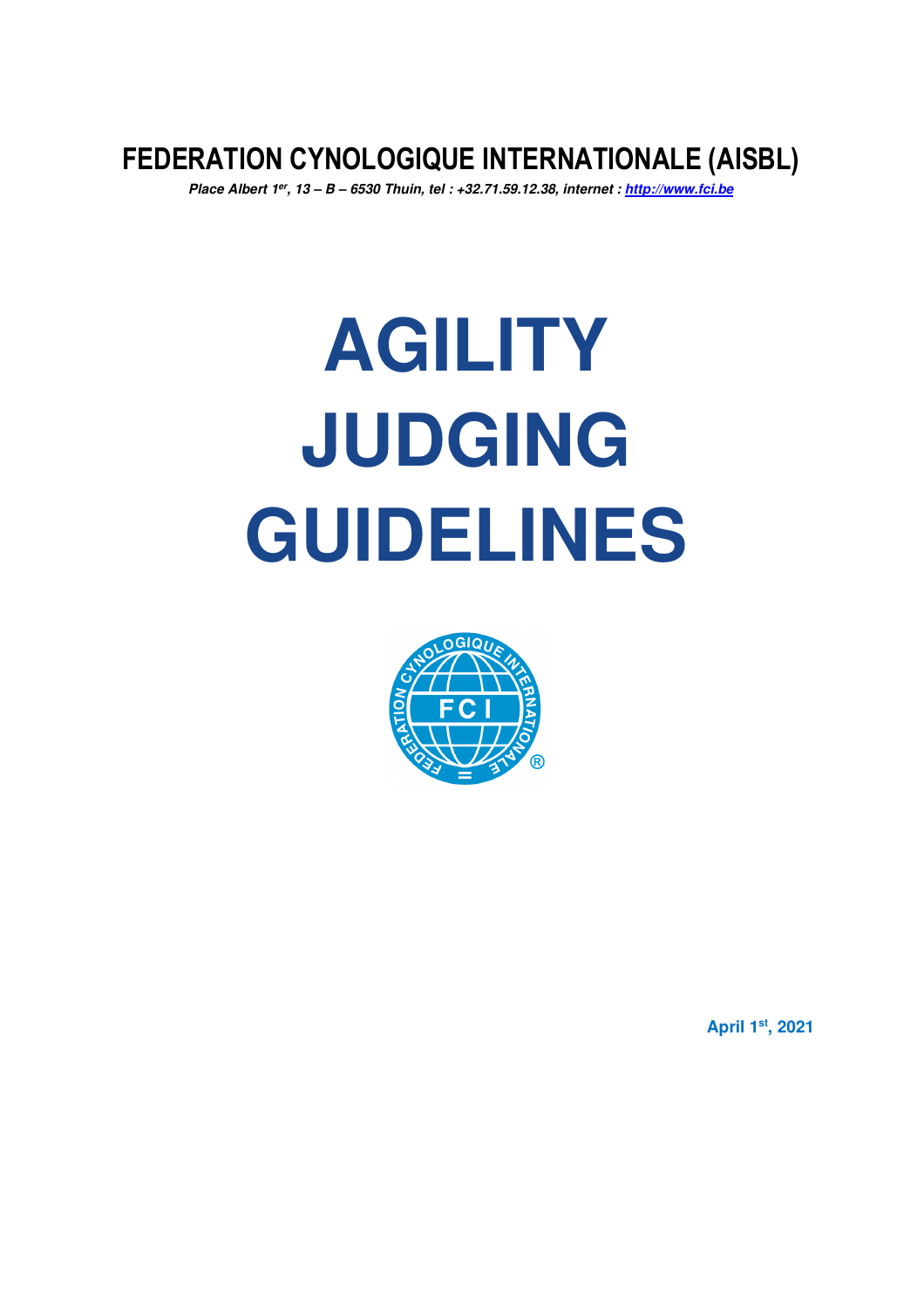# **TABLE OF CONTENTS**

| 1. Introduction                                  | 3              |
|--------------------------------------------------|----------------|
| 2. General principles for judges                 | $\overline{4}$ |
| 3. Judging ethics                                | 4              |
| 4. Appearance and conduct                        | 4              |
| 5. Personal items                                | 5              |
| 6. Preparing the competition                     | 5              |
| 7. Briefing the stewards and helpers             | 5              |
| 7.1 Scribe                                       | 5              |
| 7.2 Show secretariat (scorer)                    | 6              |
| 7.3 Collecting ring steward                      | 6              |
| 7.4 Time keeper                                  | 6              |
| 7.5 Ring steward/helpers                         | 6              |
| 8. Briefing the competitors                      | 6              |
| 9. Course design                                 | 7              |
| 10. Course building                              | 14             |
| 11. Standard Course Time and Maximum Course Time | 15             |
| 12. Judging                                      | 16             |
| 13. Judging specific obstacles                   | 16             |
| 13.1 Hurdle                                      | 16             |
| 13.2 Contact obstacles                           | 17             |
| 13.3 Long jump                                   | 17             |
| 13.4 Weave poles                                 | 18             |
| 14. Judging situations                           | 18             |
| 14.1 Refusals and subsequent marking             | 18             |
| 14.2 Contacts, refusals and faults               | 27             |
| 14.3 Judging a flyer on the see-saw              | 29             |
| 14.4 Second judge at the upside of the dog-walk  | 30             |
| 15. Other                                        | 31             |
| 15.1 Eliminations                                | 31             |
| 15.2 Refusals                                    | 31             |
| 15.3 Start sequence                              | 31             |
| 15.4 Re-run                                      | 31             |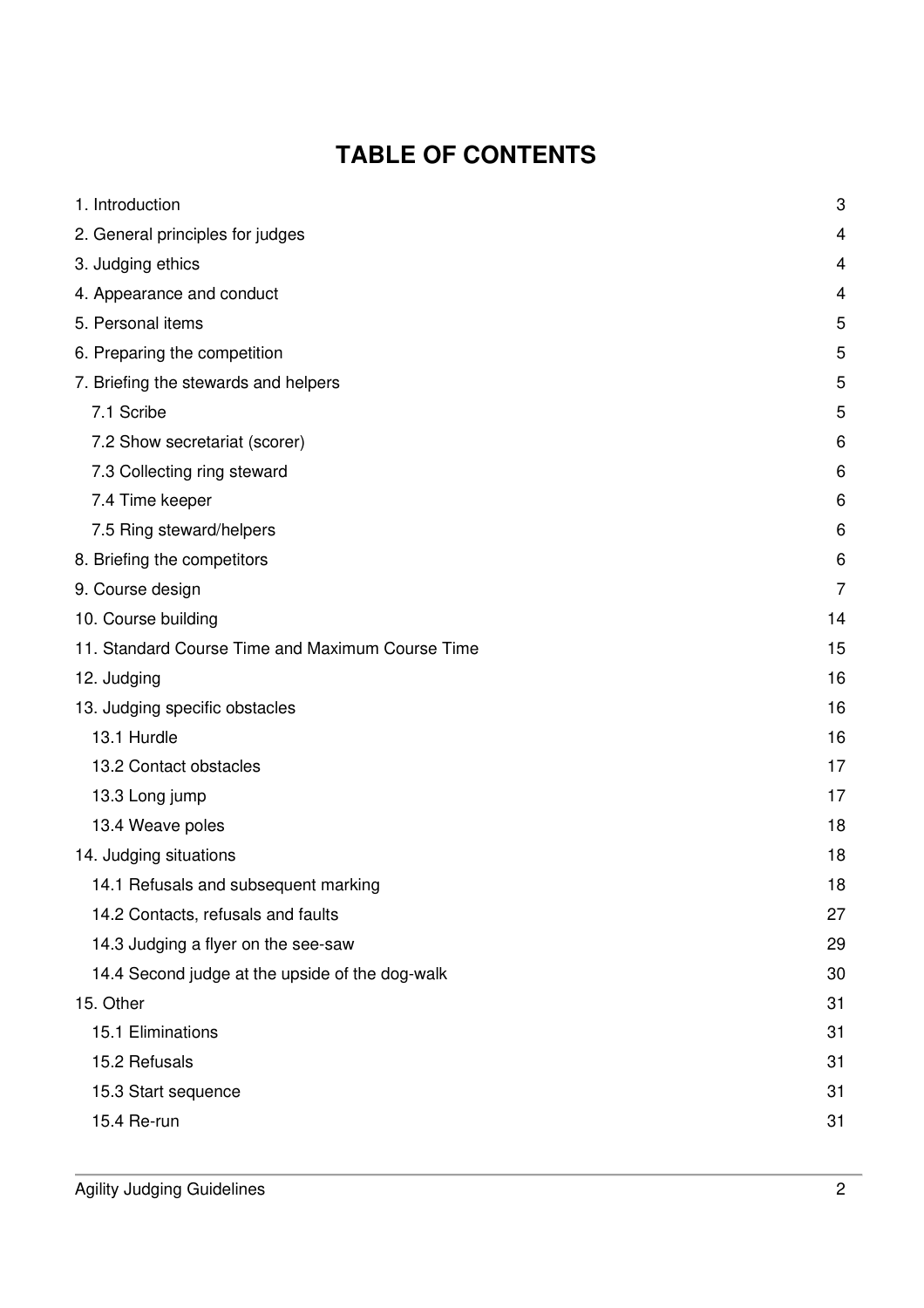# **1. Introduction**

These "Judging Guidelines" are meant to help judges in FCI member countries to come to the same understanding/interpretation of the rules.

The Guidelines do not intend to change existing rules or to be in contradiction with them, but they should help to clarify the gaps in interpretation left by the wording and/or drawings in the rules. The application of these Guidelines is compulsory at FCI events such as the World Championships, the European Open, the Junior Agility European Open and **FCI**-CACIAg competitions.

The English text of these Guidelines in the latest version is always the reference one. Different interpretations can be caused by the translation into different languages.

The Guidelines are compiled in such a way that new proposals can always be added on. They are reviewed in 2.5 year intervals: one linked to the 5-year reviews of the FCI Agility Rules, and one intermediate review. Proposals should be sent in according to the time schedule confirmed by the FCI Agility Committee. The latest version of the Guidelines should always be used.

|                                   | 2020        | 2021       | 2022                         | 2023       | 2024       | 2025     | 2026        |
|-----------------------------------|-------------|------------|------------------------------|------------|------------|----------|-------------|
| <b>Rules valid</b>                |             |            |                              | 01.01.2023 |            |          |             |
| Discussion/Decisions              |             |            | February                     |            |            |          |             |
| Proposals                         |             | 01.07.2021 |                              |            |            |          | 01.07.2021  |
| Working group meeting             |             | November   | April                        |            |            |          | November    |
|                                   | 2020        | 2021       | 2022                         | 2023       | 2024       | 2025     | 2026        |
| Judging guidelines valid          | 01.07.2020  |            |                              | 01.07.2023 |            |          | 01.07.2026  |
| Discussion/Decisions              | February    |            | September/<br>October        |            |            |          | February    |
| Proposals                         |             |            | 01.05.2022                   |            | 01.09.2024 |          |             |
| Working group meeting             |             |            | Day before<br><b>FCI-AWC</b> |            |            | November |             |
|                                   | 2020        | 2021       | 2022                         | 2023       | 2024       | 2025     | 2026        |
| Obstacle guidelines valid         | 01.07.2020  |            |                              | 01.07.2023 |            |          | 01.07.2026  |
| Discussion/Decisions              | February    |            | September/<br>October        |            |            |          | February    |
| Proposals                         |             |            | 01.05.2022                   |            | 01.09.2024 |          |             |
| Working group meeting             |             |            | Day before<br><b>FCI-AWC</b> |            |            | November |             |
|                                   | 2020        | 2021       | 2022                         | 2023       | 2024       | 2025     | 2026        |
| International judges'<br>workshop | July/August |            |                              | November   |            |          | July/August |

#### **Time schedule**

It is recommended that FCI member countries apply the Judging Guidelines and implement these recommendations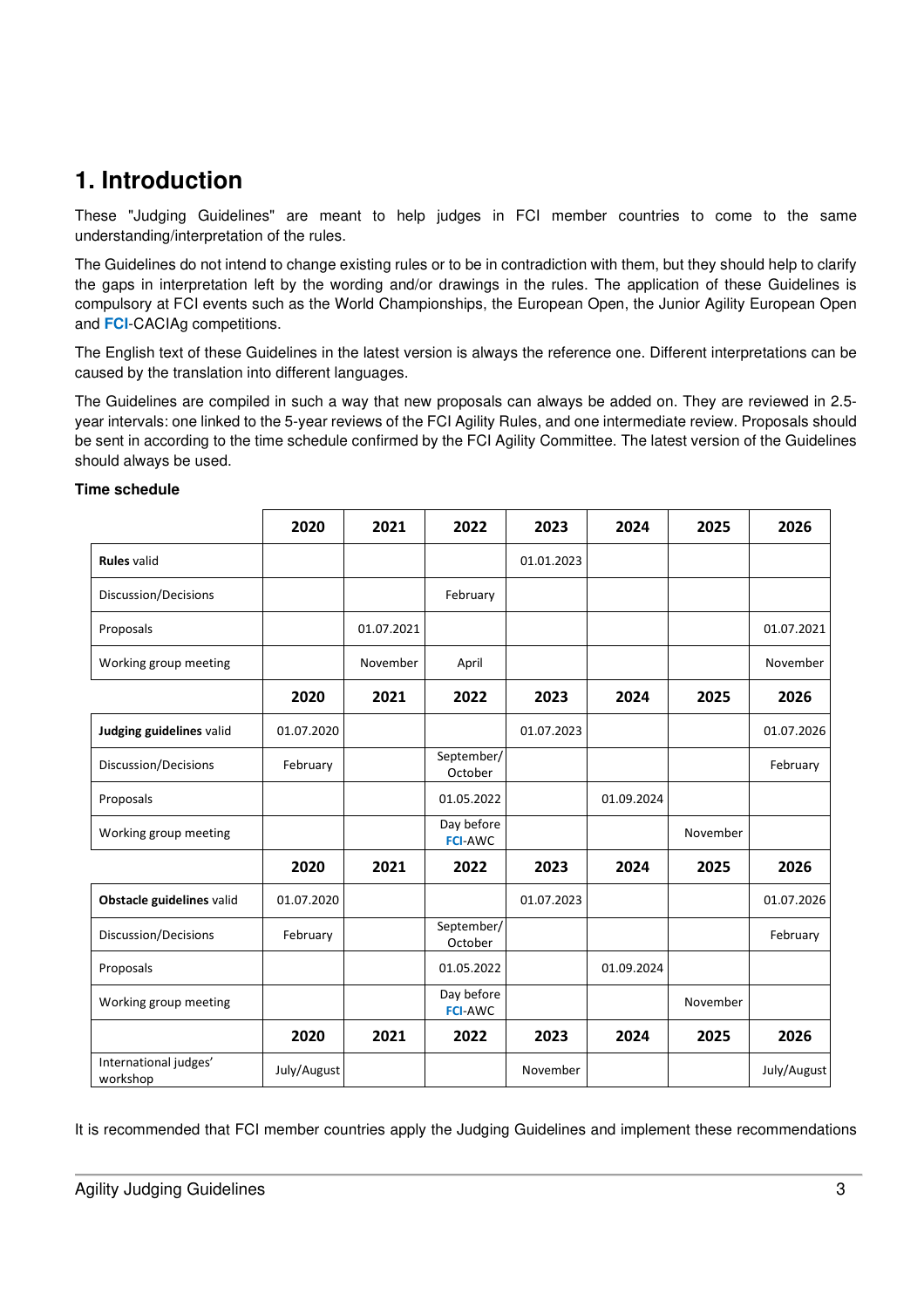in national agility events.

# **2. General principles for judges**

An agility judge should always take into account that agility should be fun for the dog, the handler and the spectators.

An agility judge should be able to design a course with the correct level of difficulty.

An agility judge should have worked a dog himself so he can appreciate what it is like to be an agility competitor.

An agility judge should always be fair and just. Personal feelings should not interfere with his decisions.

An agility judge should be unwavering, confident and courteous.

An agility judge should be able to make quick and reliable decisions.

An agility judge should be capable of adjusting his course design at a moment's notice, for example due to the weather conditions or the condition of the floor surface.

*An agility judge should be fit enough to judge all dogs the same.* 

# **3. Judging ethics**

While officiating the judge is strict but fair and always courteous.

The judge should be competent, act impartially and without theatrics.

The judge should not try to pick fault in every detail and where there is doubt, the benefit should be given to the dog and handler.

An agility judge should judge all the competitors the same way.

The judge should always concentrate and make his decisions without any hesitation. *If a judge wants to change a decision, he must do so before the next dog starts.*

The judge keeps strictly to the Rules and Regulations.

A judge should not get into a conversation with a competitor in the ring. If need be, he can briefly tell a handler why he has been eliminated.

The judge may only discuss his decisions or course design with the competitors when he has finished judging.

A judge does not criticise decisions and behaviour of a colleague openly but tries to speak to him privately.

A judge is always aware that he should lead by example, even when he is not officiating.

# **4. Appearance and conduct**

An agility judge should wear suitable attire, which distinguishes him from the competitors.

The judge should not wear anything displaying his connection to clubs, competitors or sponsors.

An agility judge should always conduct himself properly and behave as a worthy agility representative.

An agility judge must indicate faults and refusals with hand signals. The arm should be clearly raised above the head. The start signal and eliminations should be signalled clearly so that neither the handlers nor the spectators are in doubt about the decision. An agility judge should not get into discussions with competitors or spectators about any judging decision.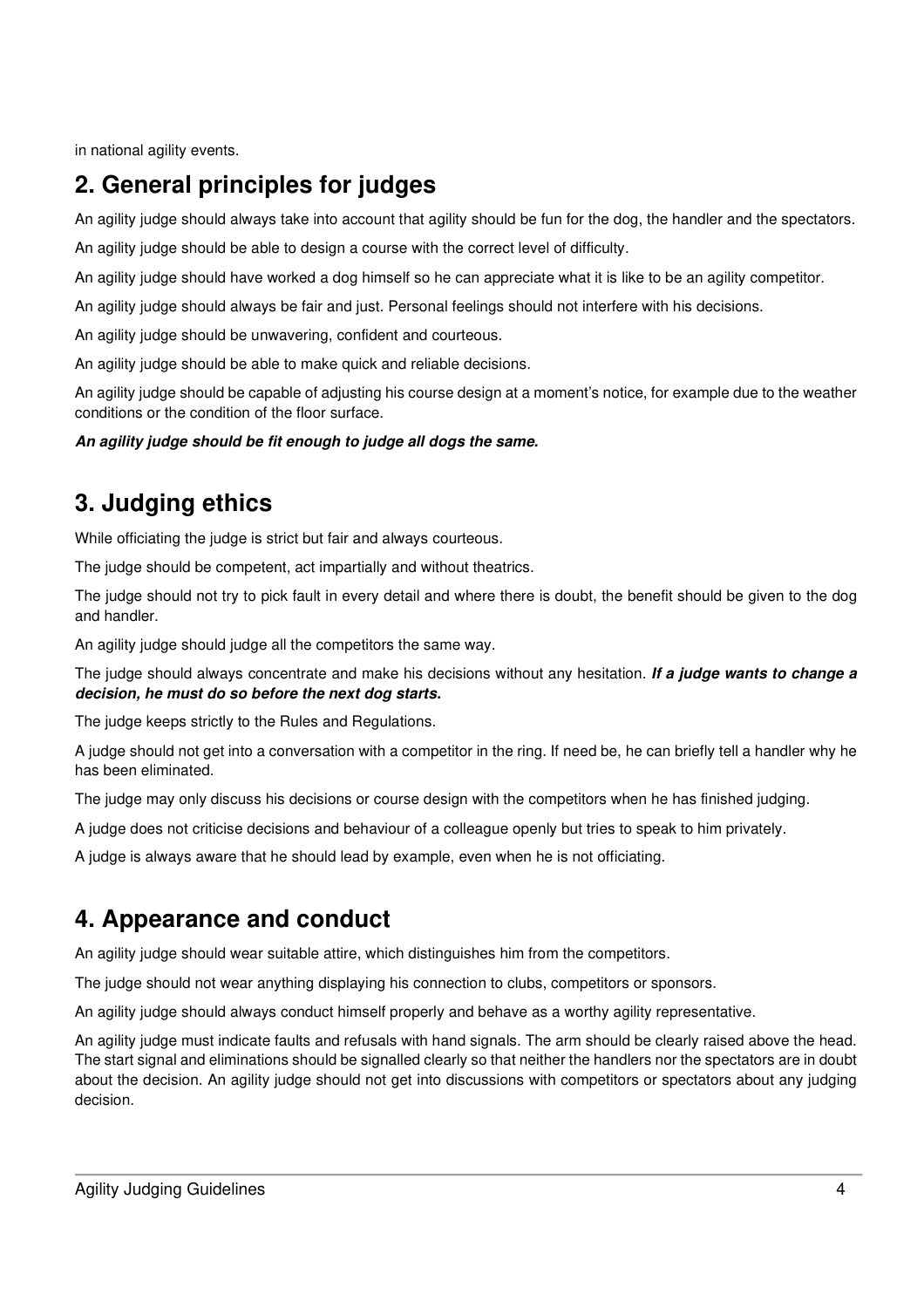# **5. Personal items**

It is advisable for an agility judge to have the following items with him:

- Signature stamp
- Course drawings
- Whistle  $(2 -$  one as a replacement)
- Measuring wheel
- Rules and regulations that apply in the country where the show is held
- Measuring tape
- *Equipment to measure dogs*

# **6. Preparing the competition**

The agility judge should communicate with the show representative to ascertain the following:

- Which rules and guidelines apply.
- Layout and size of the ring in which the competition is going to be held.
- The location of the show secretariat and where they are expecting the majority of the spectators to be (perhaps even a stand).
- A list of the available obstacles and confirmation that all the obstacles comply with the rules.
- Which categories and classes are to be judged and how many competitors he has to judge in each class.
- How many people will be helping in the ring.
- Timetable.
- Whether timekeeping is manual or electronic.
- Whether start and finish are separate, and where on the ring they are located.
- Whether copies of the course plans should be made available by the judge. A course plan should only be given to the helpers half an hour (maximum) before course building starts.

# **7. Briefing the stewards and helpers**

The stewards and helpers should be fully briefed as to what is required of them. The briefing can be less elaborate or even left up to the organisation if the organisers and helpers are experienced.

Important: The scribe and the timekeeper cannot be replaced until the class is finished.

The ring stewards/helpers and show officials should be briefed about the following:

# **7.1 Scribe**

- How the judge will indicate faults, refusals and eliminations.
- How a judging slip/sheet should be filled in.
- That he should always watch the judge, never the dog, and continue to watch until the judge stops judging the dog.
- Where the judge will be positioned on the course during the runs.
- Where the scribe should be positioned so he can always see the judge move if necessary.
- How he will indicate to the judge that there have been three refusals.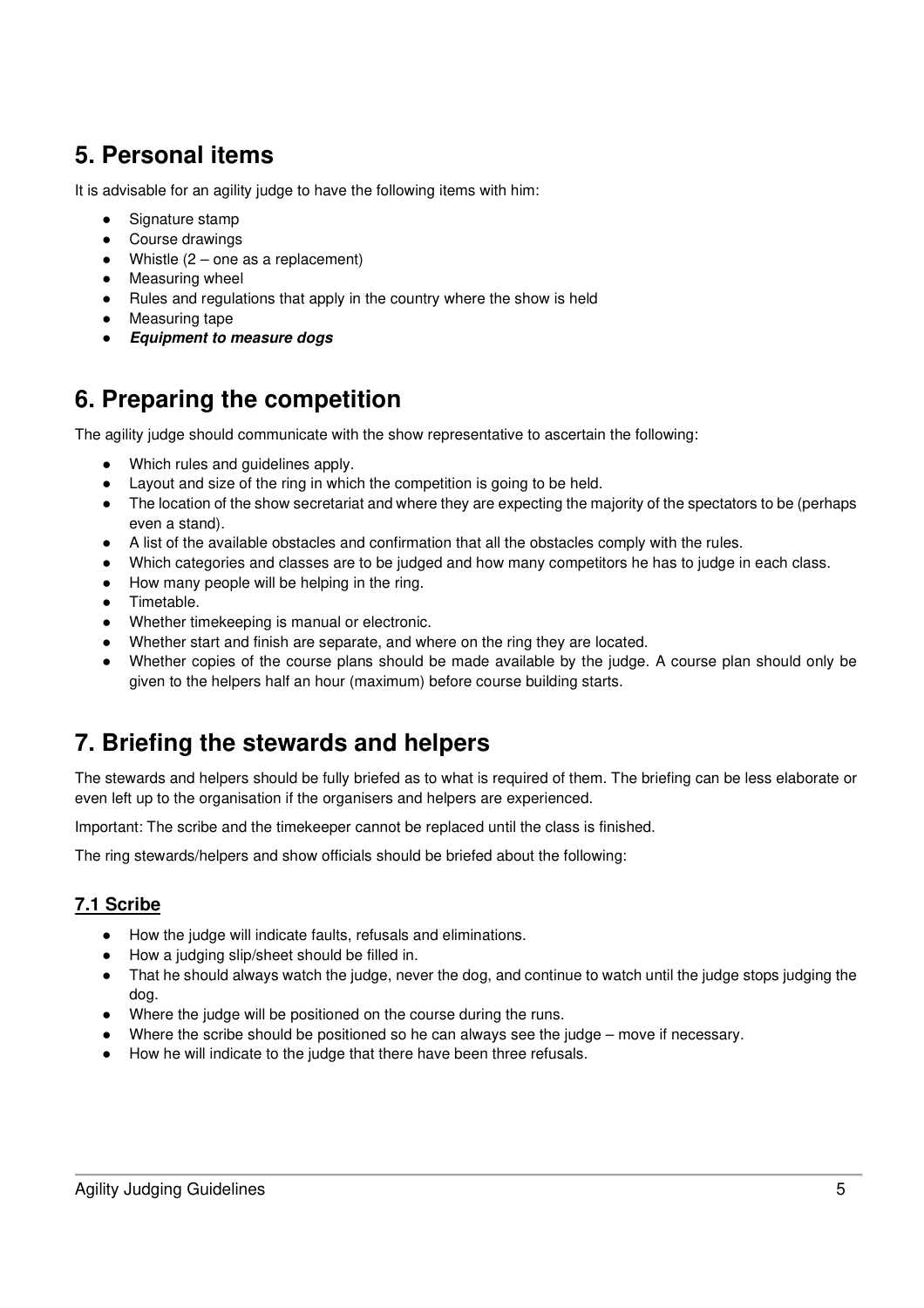## **7.2 Show secretariat (scorer)**

- That the agility judge will check the scoring during the competition.
- That judging slips should be kept in the running order.
- That the judge must be informed immediately should a problem arise.

## **7.3 Collecting ring steward**

- That he is responsible for ensuring that the running order is respected.
- That there should always be 3 to 5 dogs and handlers near the start.
- That he should indicate non-starters on his list next to the names of the competitors.
- The judge will explain precisely when he wants the next dog and handler to enter the ring.

## **7.4 Time keeper**

- Explain when the time should be started and stopped.
- Explain that the time should start when the dog:
	- jumps the first hurdle
		- goes underneath the first hurdle
		- passes the start line of the first hurdle on the left or the right side
- That the time is never stopped before the dog has crossed the finish line (except when the dog has been eliminated).
- The time is stopped when the dog negotiates the last hurdle in the correct direction. This means that the dog jumps from the correct side (no matter if the pole is knocked down – fault!). The course is not yet finished and the time must not be stopped when the dog goes underneath the last hurdle or passes it on the left or the right side.
- $\bullet$  That the time given to the scribe should always be to the 1/100<sup>th</sup> of a second.
- That he can release the dog from the start line after the judge's signal.
- That it should be signalled clearly when a dog exceeds the Maximum Course Time.
- That the time must be taken from the same positions at the start and the finish for each dog.
- That he should only reset the stopwatch after he's made sure that the scribe has noted the time (show the scribe the watch so he can copy the time down on the judging slip/sheet).
- That the manual time is used when the electronic time fails.

## **7.5 Ring steward/helpers**

- That the collapsible tunnel should be straightened and the collapsible tyre checked after each dog has run.
- That the assigned obstacles are checked so they are exactly the same for each dog.
- That the height of the jumps is the same for each dog.
- That they cannot give up their allocated assignment before the class is finished.
- That the contacts or even the surface should be cleaned at regular intervals if circumstances require it (running on dirt for instance).

# **8. Briefing the competitors**

If the judge wants to brief the competitors, then he should:

- Ascertain if any translation is necessary.
- Tell the handlers what the length of the course is and how the Course Time is defined.
- Indicate how the start signal will be given.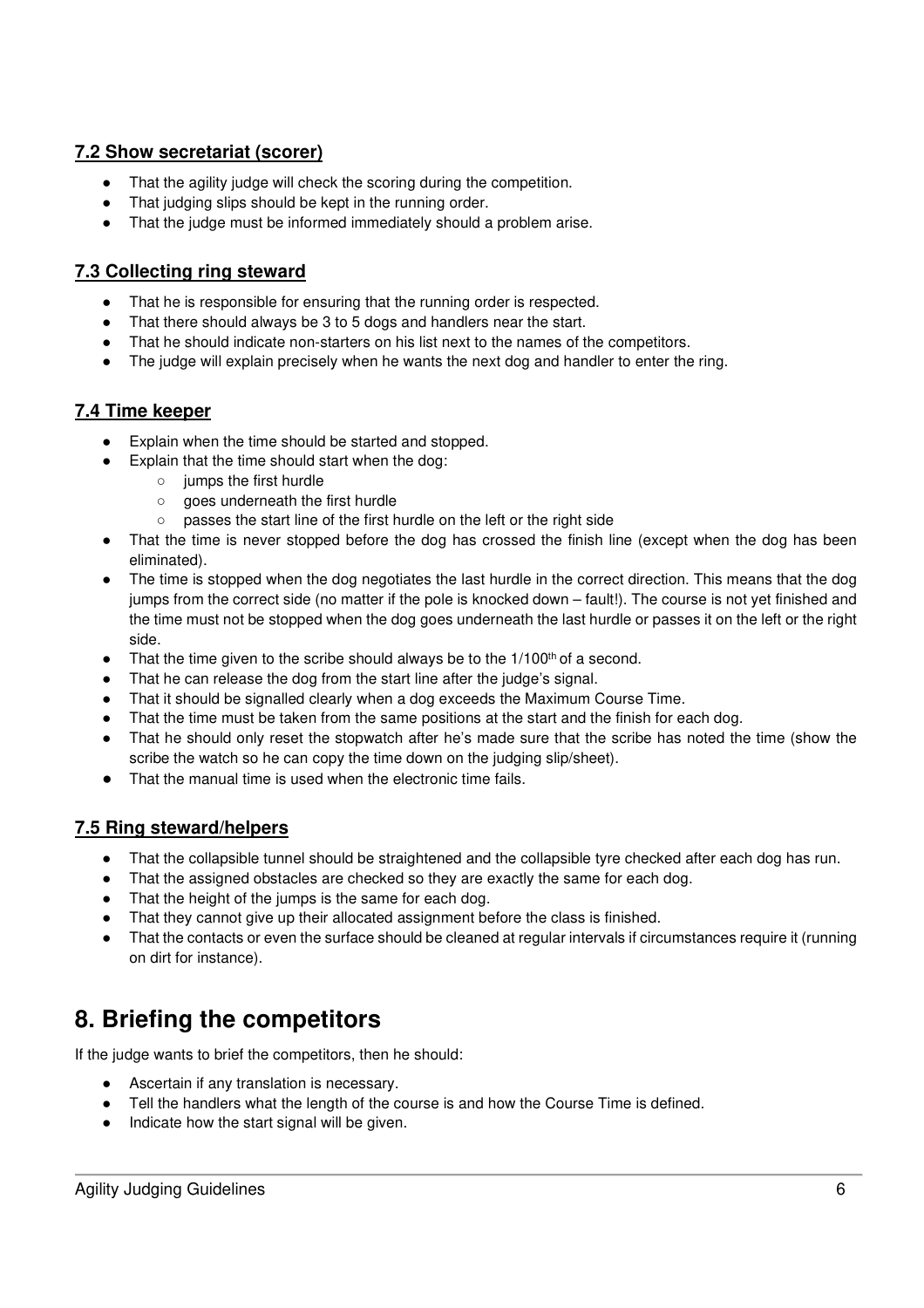- Indicate how faults, refusals and eliminations will be indicated and what happens after an elimination.
- Remind handlers that they should continue their run unless the judge tells them to stop.
- *Remind handlers about any designated area (if available) where the dog can be rewarded after the run has been completed.*

# **9. Course design**

A) The course plan should be drawn to scale and must be available, possibly with copies, on the day of the competition.

## *B) A judge is advised to use as many types of obstacles as possible.*

C) The minimum distance on the dog's path between consecutive obstacles is 5m (4m in Small). The maximum straight-line distance between consecutive obstacles is 7m.

Both distances should be measured from the nominal point that the dog leaves the obstacle to the nominal point that the dog arrives at the next obstacle. For hurdles, these are the centres of the bars. For a tunnel, zone, slalom, etc., it is the nominal entry/exit points of those obstacles.



The minimum distance should be measured along the line most dogs will take, not the line the judge would prefer the dogs to take in order to keep it according to the rules.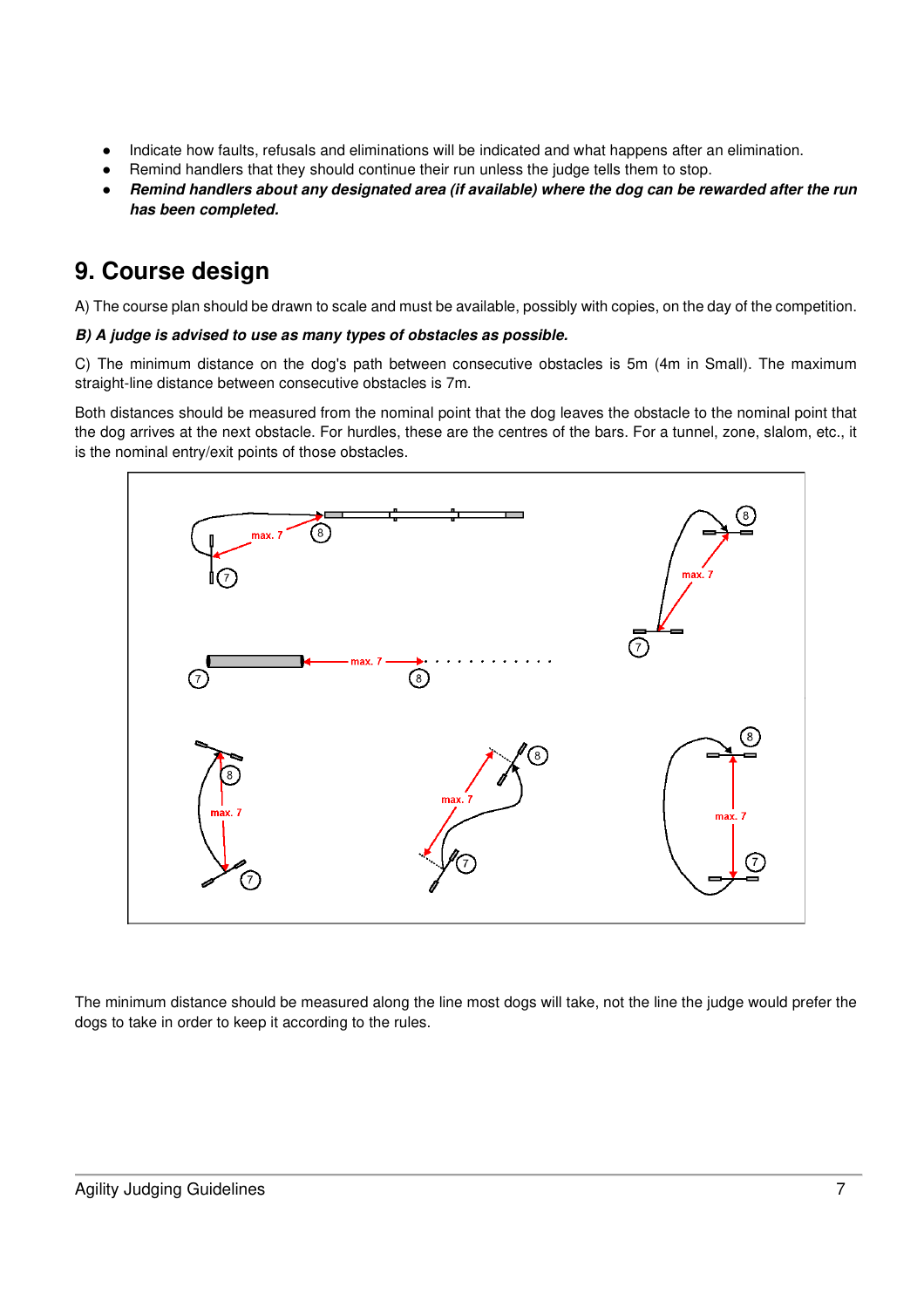

The sequence 6-7-8 is exactly the same as sequence 11-12-13, but because of another approach to number 11 and the speed of the dog being higher, the distance between 6-7 and 11-12 is not the same. The difference in speed and approach changes the line of the dog by about two meters between 6-7 and 11-12.



The sequence 7-8 from the left is exactly the same as the 12-13 from the right. The distance and angle 6-7 is the same as 11-12. Starting on the left, the distance between all obstacles is according to the rules.

Starting on the right, the judge could measure the distances - and stay within the rules - if he follows the same line he followed when starting on the left. Most dogs, however, will follow a line where the distances are shorter than stipulated in the rules. The situation is possibly dangerous because the dogs will attempt the A-frame at high speed and with only a short distance to prepare for it (the A-frame has an angled approach).

D) For safety, the rules specify that the dog should have a straight approach to the long jump, tyre, spread jump and flat tunnel (also straight exit). The approach and the speed of the dog should also be taken into consideration with the contact obstacles as is shown in the example above.

Examples on the right: all three are bad situations – the top two have two lines, one of which can be dangerous. The judge should not take the risk of a dog taking the wrong line. The bottom one speaks for itself.



E) If there are two lines that the dog can take towards the next obstacle, the shortest line should respect the minimum distance defined in the rules.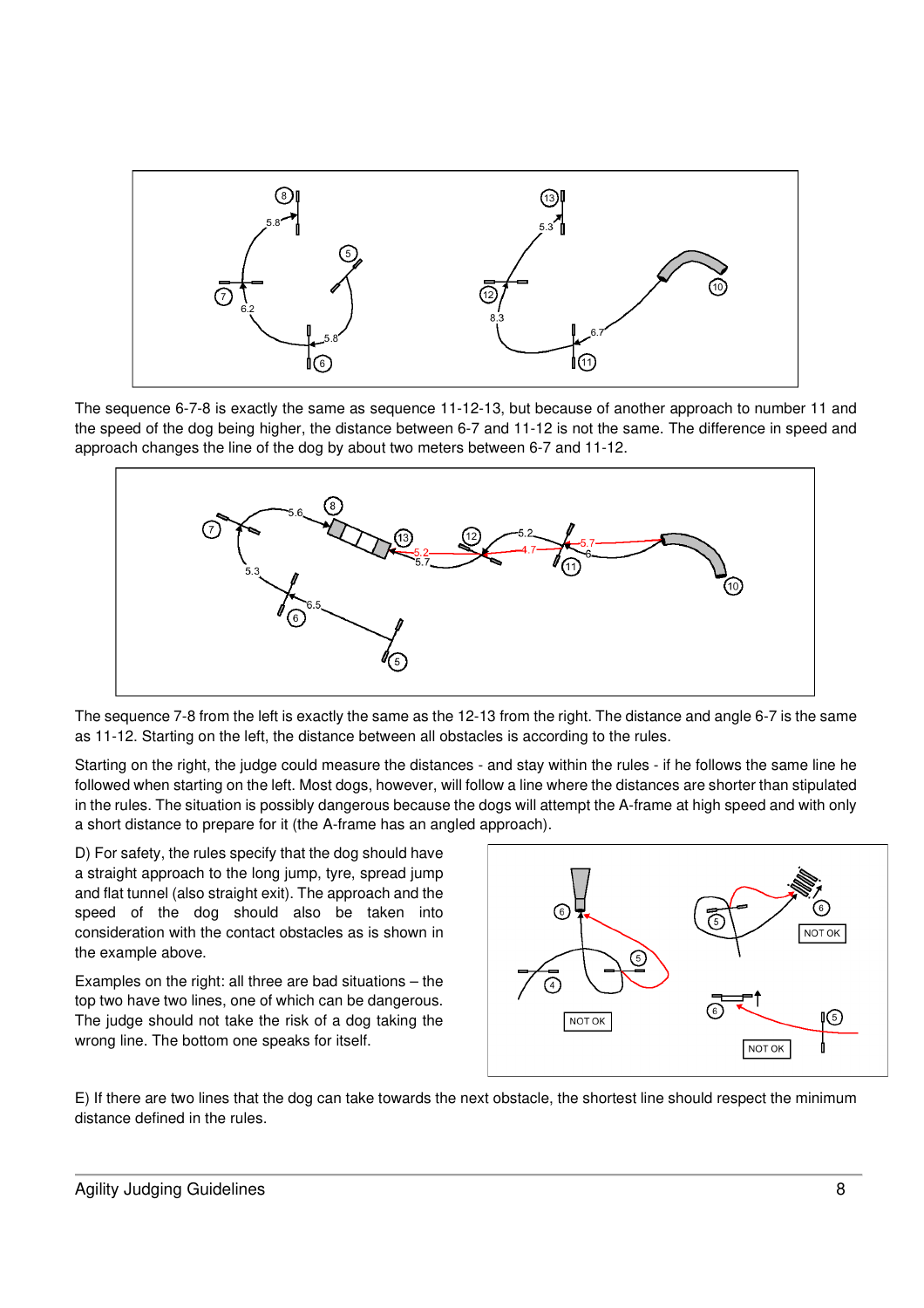

F) For safety, the wall/viaduct has to be placed in such a way that there is no risk of the dog hitting the tower while jumping. Tight turns or bad-angled approaches must be avoided.



Straight approaches on all obstacles that should have a straight approach:

1. Straight approach to the tyre from a contact  $= OK$ , a very clear situation

2. Straight approach to the long jump from a tunnel = OK, another very clear situation

3. Straight approach from 7 to the spread, the dog already has a straight approach to the spread while it is jumping 7

(line from the landing point to 7 gives the dog the straight approach) =  $OK$ 

4. Bad approach to the flat tunnel = NOT OK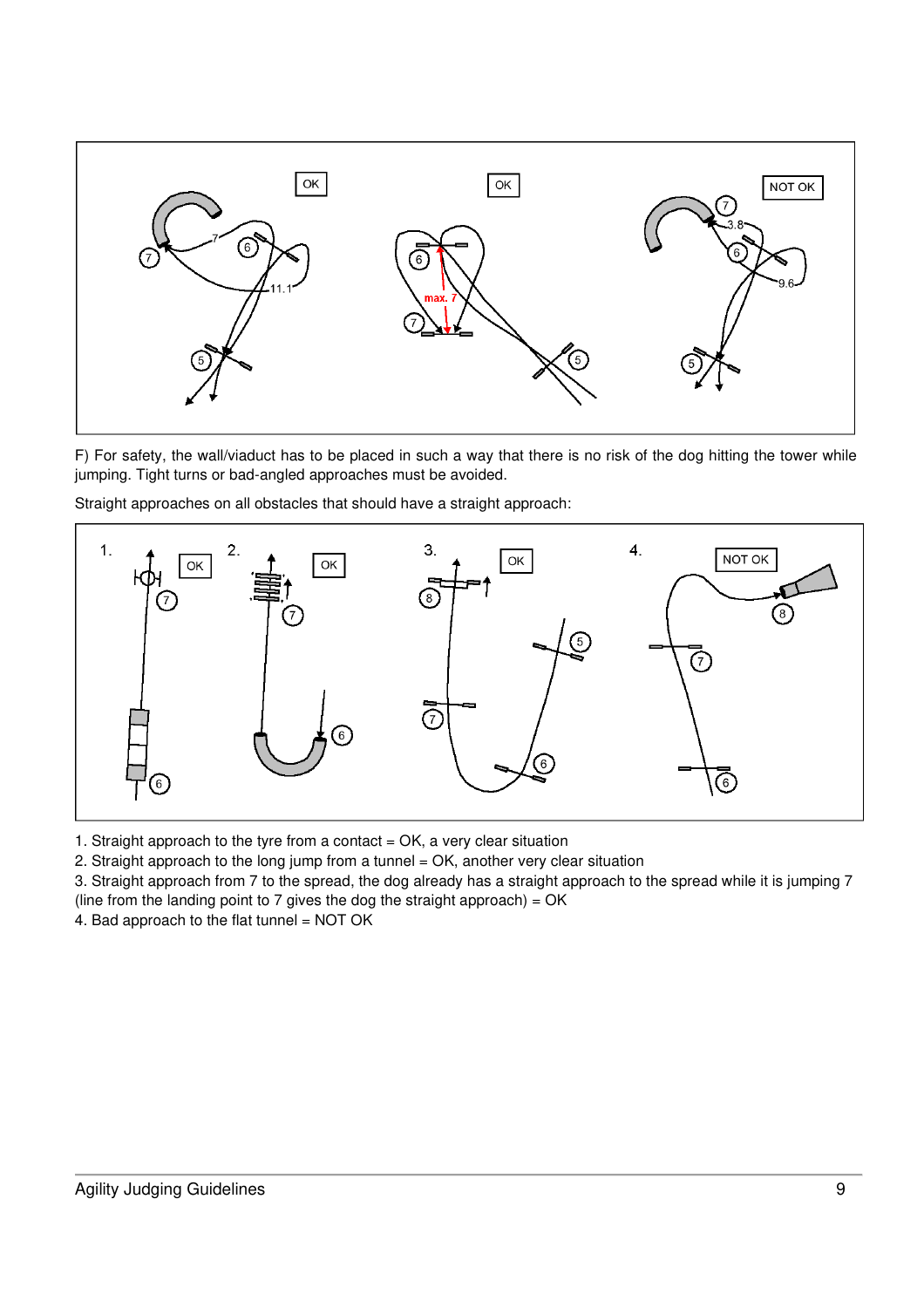

5. The line from the landing point to 6 results in a safe approach to the wall = OK.

6. In this situation (serpentine), the line from the landing point after 5 to 6 is too tight an approach to the wall = risk of the dog hitting the tower = NOT OK.

#### *7. Although jump and tyre are placed one after another in the straight line, because of the line from 5, approach to the tyre is not straight = NOT OK*

## *8. Straight approach from 6 to the tyre. After the landing, the dog already has a straight approach to the tyre (the line from the landing point to the tyre gives the dog the straight approach) = OK*

When thinking about the approaches to the obstacles which should have a straight approach, you have to think about both the angle of approach AND the speed of the dog from the previous obstacle.

G) Tube Tunnel / Tyre



- Tube tunnels must always pulled out to their full length.
- A tube tunnel can only be bent in one direction  $= NO S$ -shapes.
- Tunnels shorter than 5 m should not have a turn of more than 90° (examples on the left).
- Avoid tight turns after the tyre.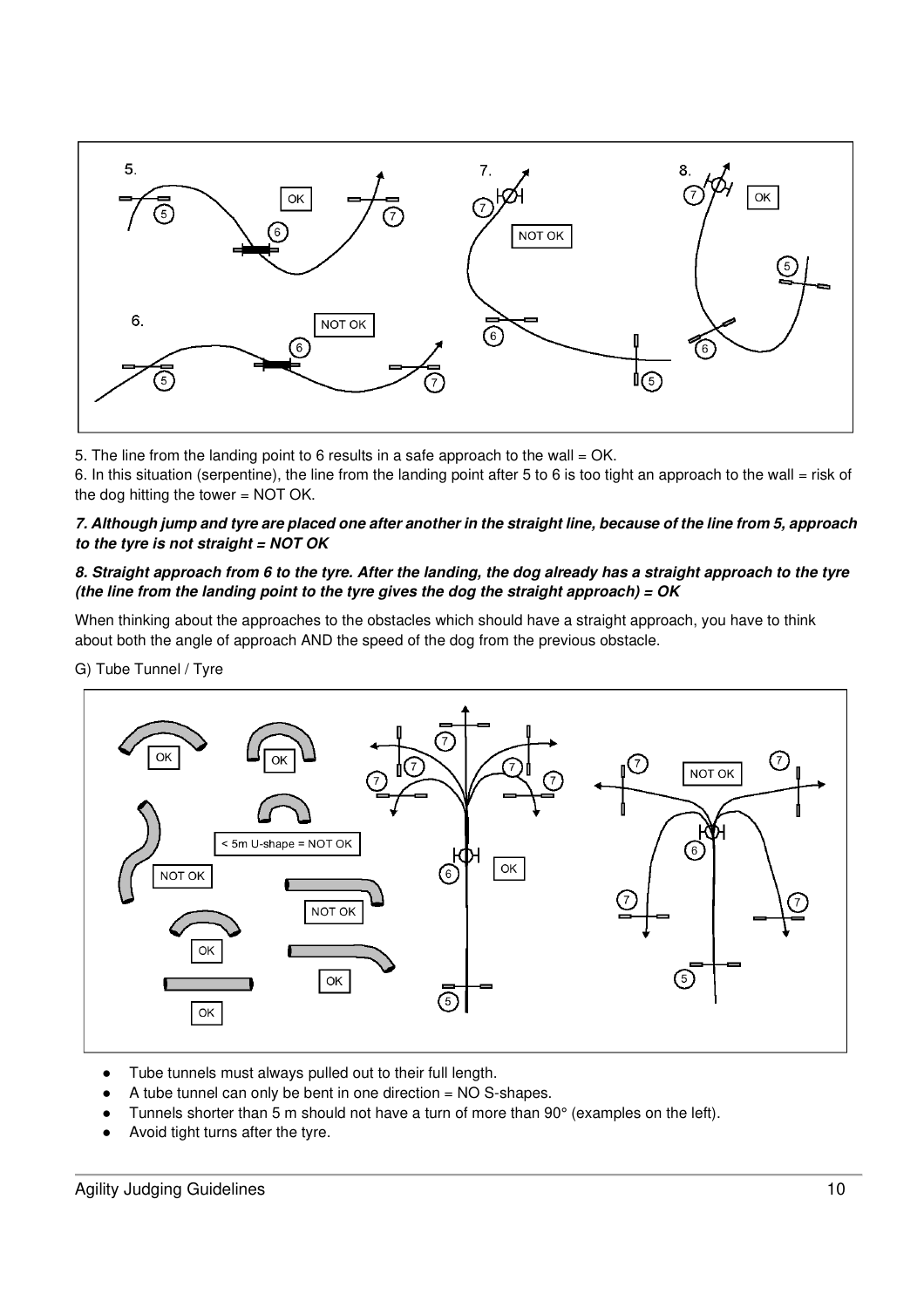H) Handlers must have the possibility to pass each obstacle on both sides. The distance between two obstacles should be at least one meter (tunnel underneath the dog-walk or A-frame is the only exception). **Even the distance between two tunnel openings should be minimum 1 meter.** 



I) Obstacles other than hurdles and spread jumps can be classified as either primary or secondary obstacles:

#### *Primary obstacles*: A-ramp - dog-walk - see-saw – weave poles

*The judge should always try to be at an appropriate distance and have a clear line of sight while the dog is negotiating these obstacles (without hindering and/or disturbing the handler or his dog; running next to these obstacles should be avoided). Judging primary obstacles from too far away is not recommended.*

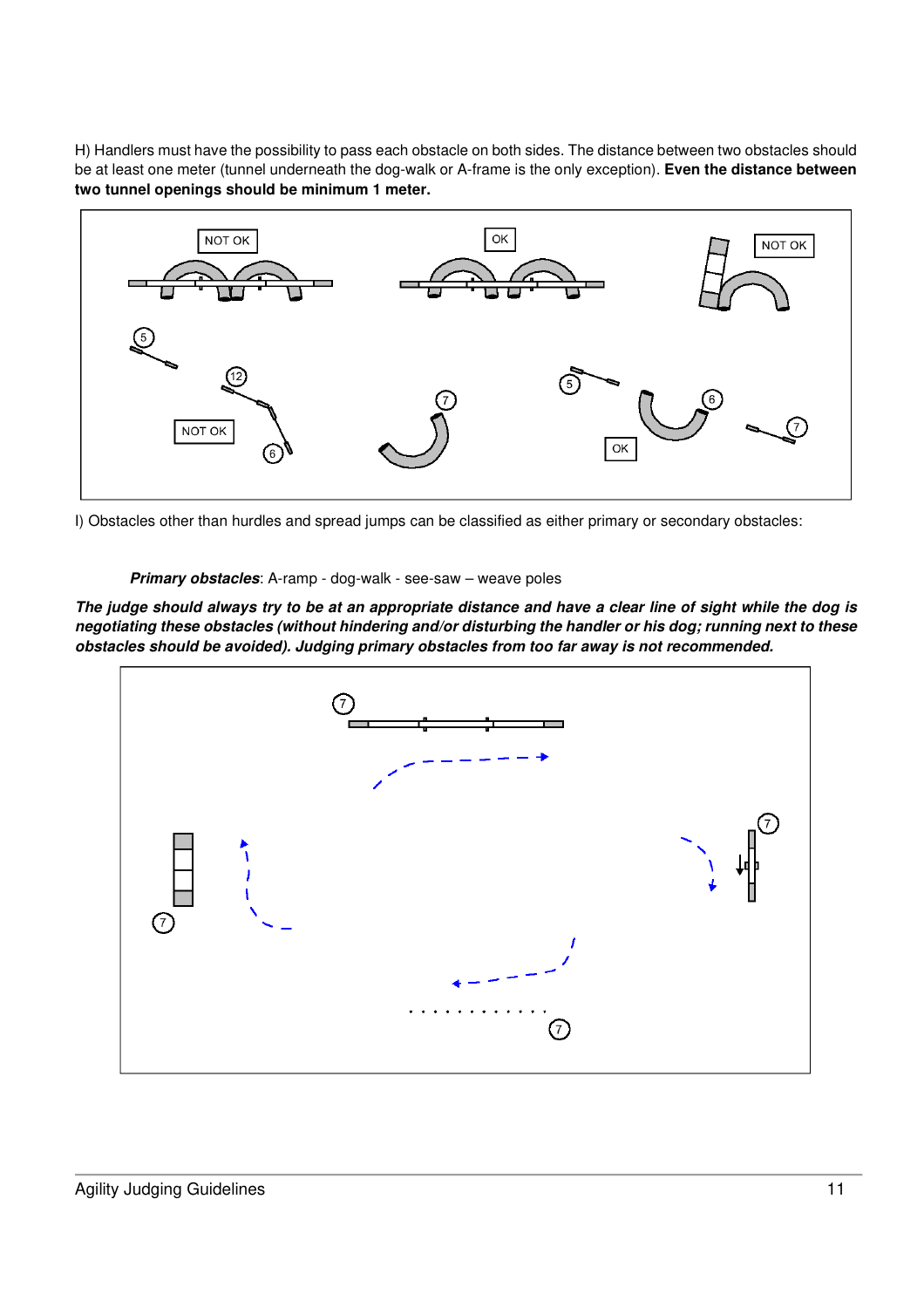



For tunnels and the wall, the judge should make sure that he is in the correct position to see any run by, turn-away or incorrect entry.

With the tyre and long jump, the judge should have the dog jumping towards him or away from him.

Difficulty with secondary obstacles in the course:



The judge cannot see the entrance to the tunnel (10) or possible refusals at the wall (12).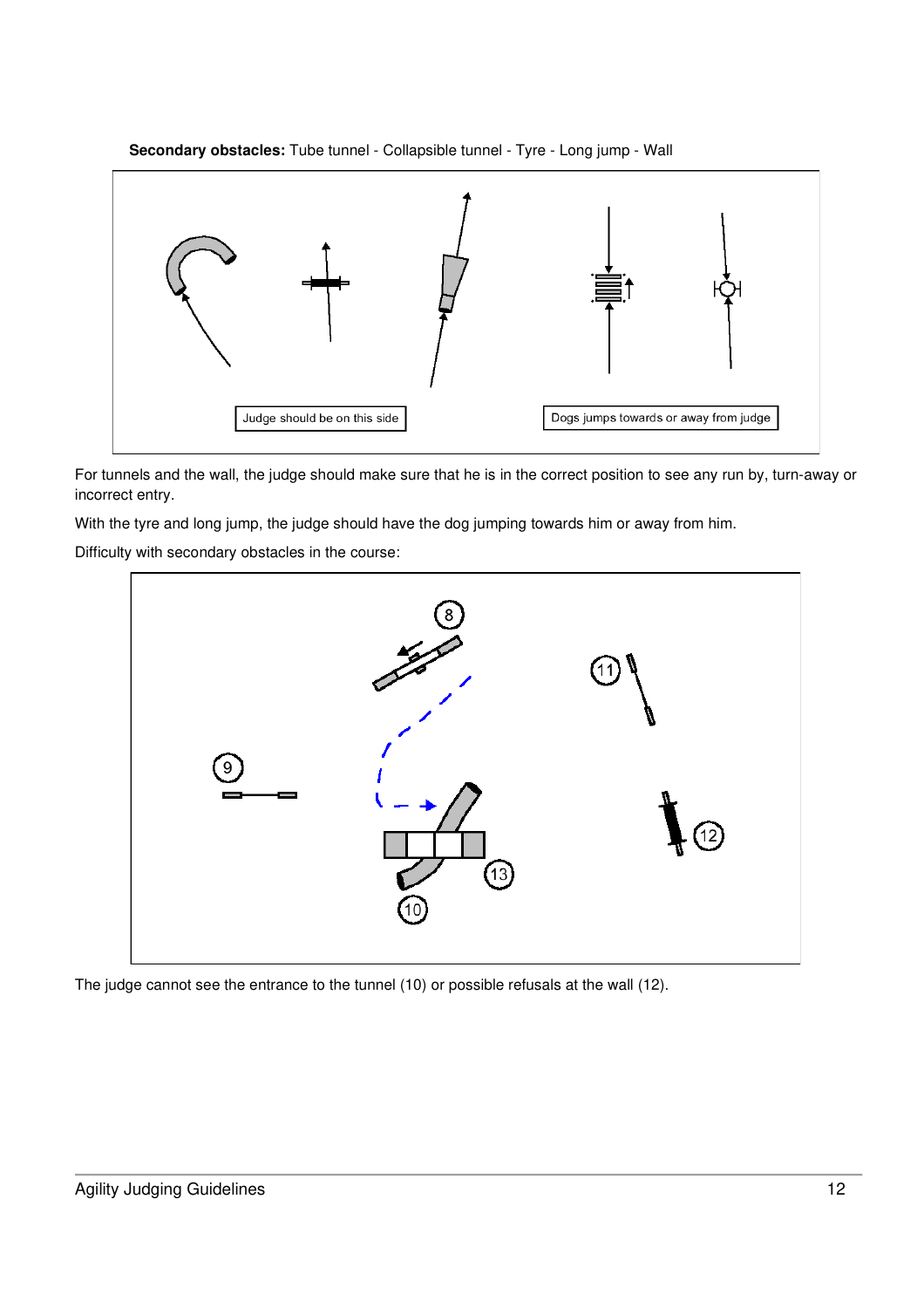#### **Other obstacles**

Single hurdles or spread jumps do not pose particular problems for the judge. He should be at a slight angle to these obstacles so that he can see the poles knocked down or possible refusals.



The judge waits alongside the primary obstacle 3, seeing the contacts, waits until the dog enters the tunnel, moves to the correct angle to see the weave entry, follows the dog to the dog-walk, waits at the up contact and moves with the dog to the down contact. He waits until the dog enters the tunnel and moves (while the dog is negotiating 11-12) to 15 (where he has a good view of the long jump) and after  $15 -$  the last primary obstacle – he checks the entry to the flat tunnel. He then moves slowly to the triangle 7-9 and sees the dog entering the tunnel 18.

J) Course design guidelines

- While judging the dog, the course design should allow the judge to do this at a normal pace. For the dog-walk, it's much harder to focus on the contacts while running.
- It should never look like the judge cannot cope with the speed of the dog.
- The course should have the right degree of difficulty.
- A course should be fluent and safe. When thinking about safety, the judge should think about off-course obstacles.

K) The following should be avoided:

- Placing 2 *contact obstacles* one after the other.
- Placing weaving poles before or after contact obstacle is allowed, but the judge should be aware of *potential problems that judging such a combination could cause*.
- Sharp turns in the course that turns the handler into the judge's path particularly after contact obstacles and weave poles.
- Using the spread jump more than once in a course.
- Less than 6 (with primary obstacles) or 8 (without primary obstacles) obstacles between the 1<sup>st</sup> and the 2<sup>nd</sup> time a hurdle is used.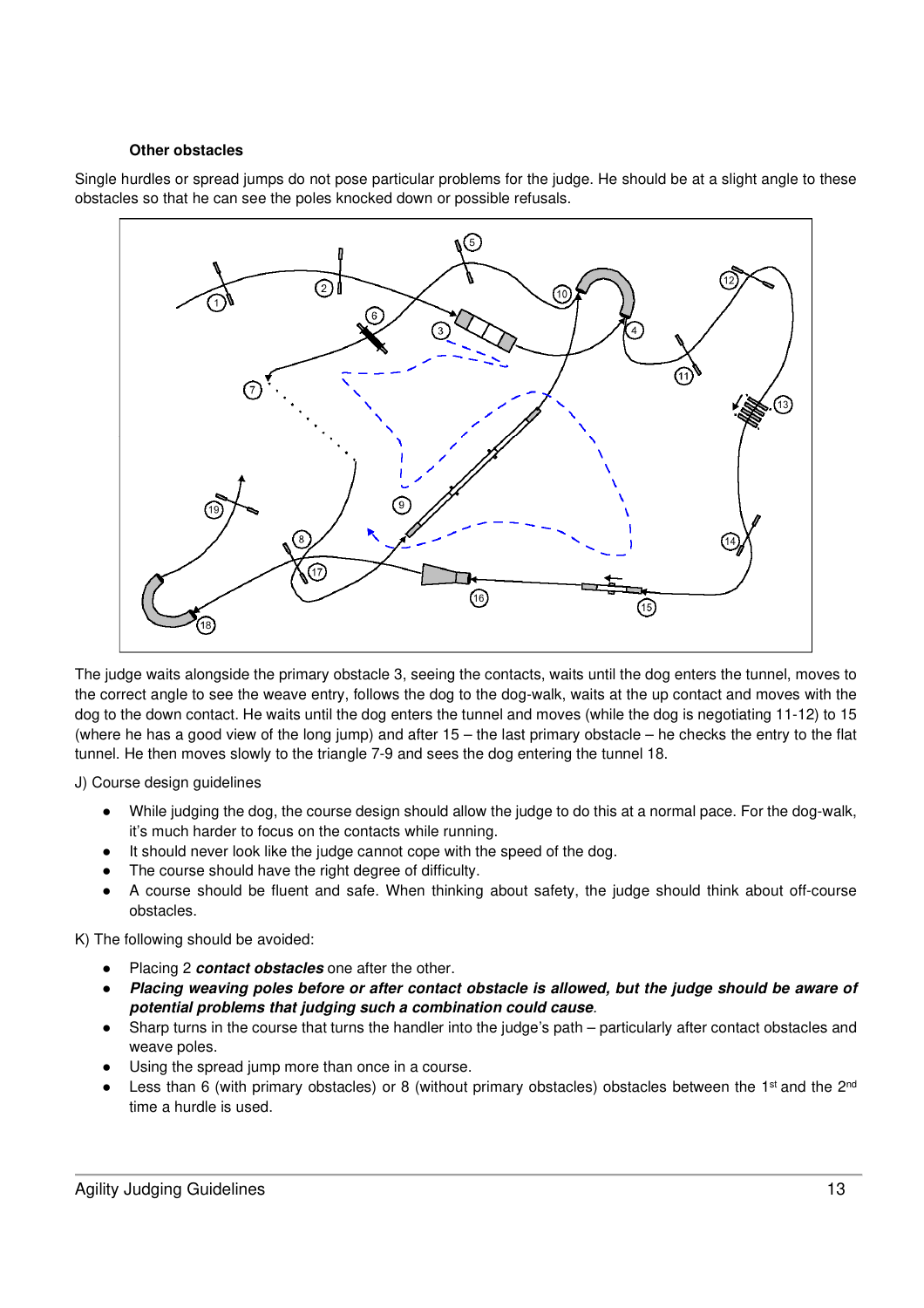L) A course should be designed so that:

- Off-course obstacles should not be a possible danger for the dog (**examples below**: a misunderstanding or not enough control over the dog, could lead to the dog crashing into off-course obstacle).
- It is fun to watch for the spectators.
- It can be judged without problems.
- The course flows fluently, even for the more advanced classes (the course time can also be a degree of difficulty).



M) Time is saved when:

- The course is shortened.
- The exit is used optimally so the next dog can start sooner.
- There is a separate start and finish (have someone place the dog's lead near the finish).
- The scribe and time keeper are positioned near to each other.
- The start/finish hurdles are close to the entry/exit of the ring.
- The course design prevents the handler from going too far ahead before starting the dog.

# **10. Course building**

## *The judge should use all FCI approved obstacles at least once during an FCI event.*

The agility judge always supervises course building personally.

Weather conditions or ring-surface could require adjustments to the course design.

The judge should not use any obstacle that is not conformed to FCI-rules.

For the safety of the dog, the judge should inspect the obstacles to make sure they are not dangerous. Faulty obstacles must not be used.

If possible, the judge should see to it that the position of all obstacles that could be moved by dogs traversing them are marked.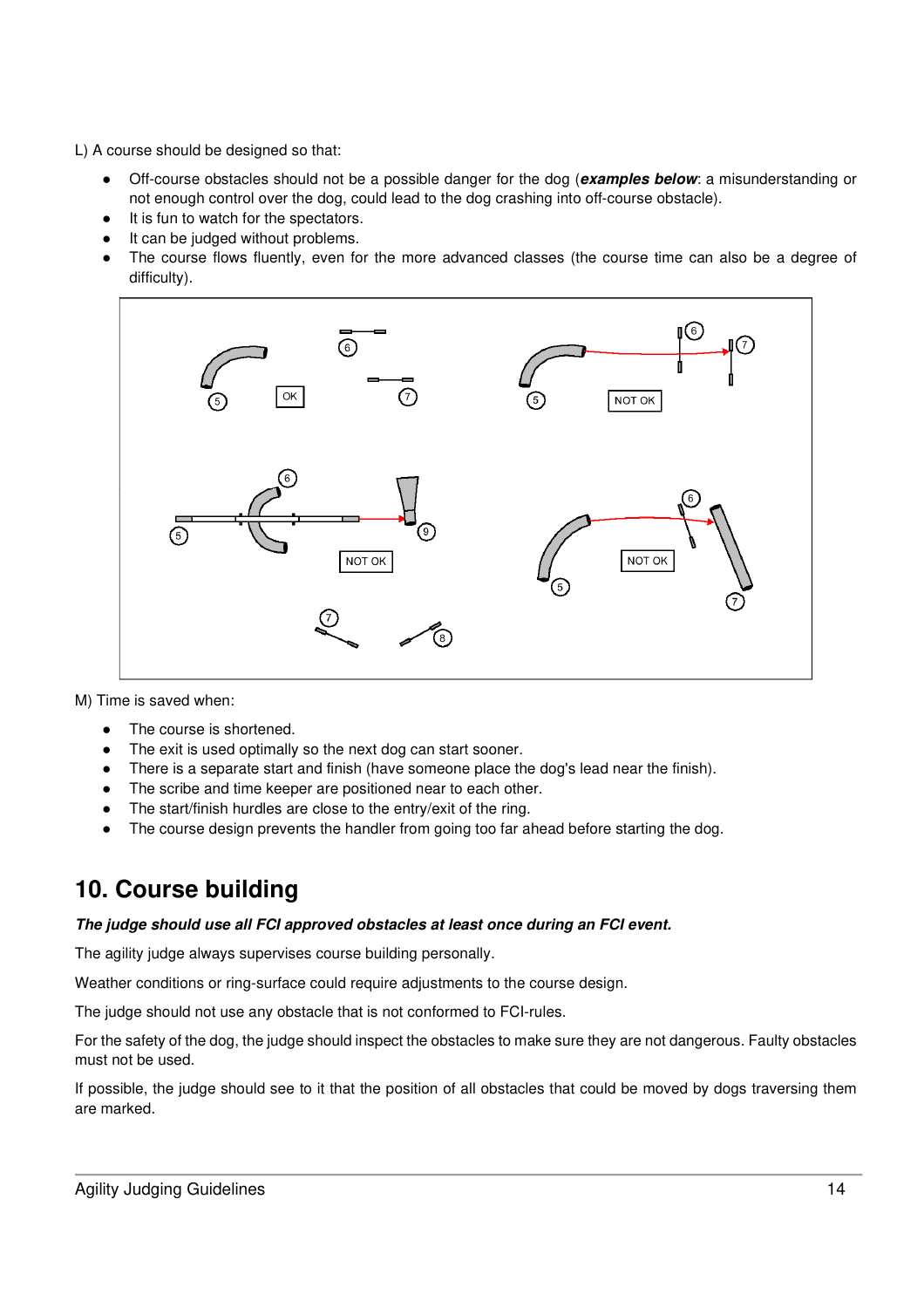After the briefing and after the course has been walked, no changes are allowed to the course or the Maximum Course Time (the Standard Course Time as well, if it is announced by the judge).

The poles marking the corners of the long jump are placed in such a way that they can be put back in exactly the same position if they are knocked down.

The numbers should be placed in such a way that they do not hinder the dog or the handler during their run.

A U-shaped tunnel is the only obstacle where the number can be placed in the middle to indicate that either side can be taken – in this case the refusal line must be the same for both entries.

Tunnels must always be used completely extended (full length).



Before the course-walk, the judge makes sure that:

- The course is what he expected.
- It resembles the design.
- All the obstacles are firmly placed and, when necessary, pegged down.

Before the first dog starts, the judge makes sure that:

- All the helpers are correctly briefed and that they are where they are supposed to be.
- All the obstacles are put up correctly.

# **11. Standard Course Time and Maximum Course Time**

*In trials at international agility competitions (including FCI-AWC, EO, JOAWC, FCI-CACIAg), the SCT is determined by time of the fastest dog with the fewest faults + 15% and rounded up to the nearest second, and the MCT is determined by dividing the length of the course by 2.0 m/s in agility, 2.5 m/s in jumping.* 

But if the Standard Course Time is set by the judge, he must first know the exact length of the course.

A measuring wheel is recommended to determine the length of the course (the most precise method).

The judge should measure the ideal line the dog will use when it negotiates the course. Ideally, measurement should be from the centre of each obstacle. The judge does not need to measure the length of the tunnel, which can just be added on to the measured length.

When assessing the Standard Course Time, the following should be taken into consideration:

- The nature of the competition.
- The degree of difficulty.
- The weather conditions.
- The condition of the ring-surface.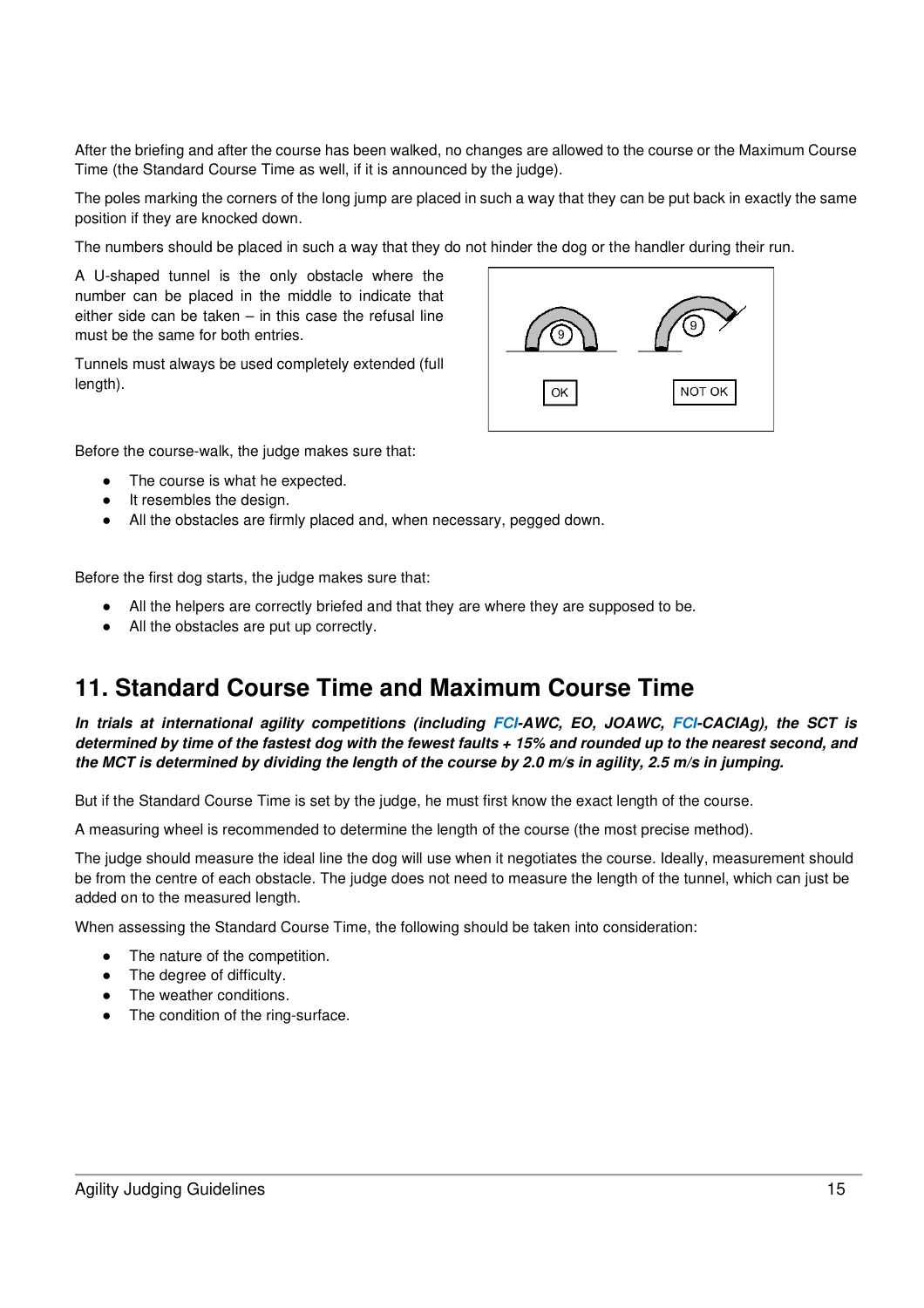# **12. Judging**

The judge is responsible for what happens in his ring and he should make sure that everything goes as smoothly as possible.

A handler can bring his dog into the ring without lead and collar if the handler is in control of the dog.

The performance of each dog should be judged correctly and consistently. In order to do so, the judge must always move to the right position on the course. It is always a good idea for the judge to go over his judging path a few times before the start of the trial.

The judge's position should not interfere with the dog or the handler and he should make sure not to cross in front of the dog or the handler as they are coming toward him.

The position of the scribe should allow him to see the judge at all times. However, the scribe can be told to move if necessary. If the judge is temporarily out of sight of the scribe because of an obstacle such as the A-frame, then the judge should hold up his arm up long enough to make sure that the scribe has seen the signal.

The judge should never take his eyes off the dog as long as it's in the ring, even after it's been eliminated.

Each attempt to negotiate an obstacle must be judged. *An attempt is defined as the dog being within a distance from the obstacle where it should be capable of negotiating it from the correct side; however, it is also judged to be an attempt if there is any physical interaction with the obstacle – even when the dog is behind the refusal line.* 

*Considered to be exceptions: the dog going over tunnel, through the weaving poles or under the dog walk/Aframe when he is, after refusal, coming back to the handler.* 

# **13. Judging specific obstacles**

## **13.1 Hurdle**

It is a fault when the dog displaces a pole so that it is no longer at the original height (a pole does not have to fall to the ground to be faulted).

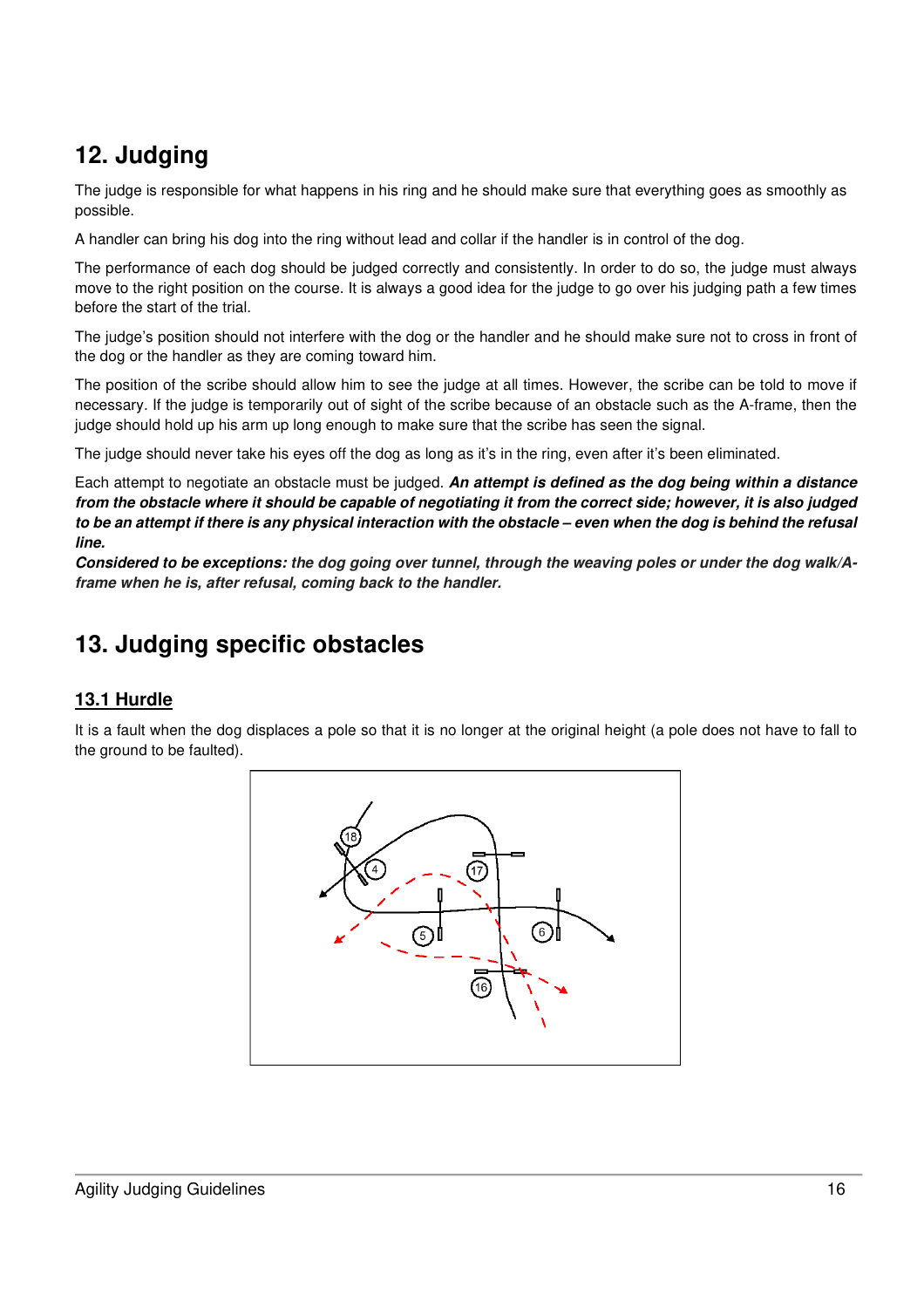- Dog knocks down  $4 =$  fault. Not elimination, even if the wing falls down, whether there is enough time to rebuild it or not.
- Handler knocks down 16, while dog is jumping  $6 =$  Elimination
- $\bullet$  Handler knocks down 16, while dog is jumping 16 = Fault if it is not 100% sure if it was the handler.
- Handler knocks down 16, while dog is jumping  $17=$  Elimination
- *Handler touches a hurdle, but no advantage is gained = No fault.*

## **13.2 Contact obstacles**

- The judge should concentrate on the contact zone to assess whether the dog puts any part of a paw on it. This method is better than concentrating on the dog, where a back paw in the contact zone could be missed as the dog leaves the obstacle.
- A dog cannot be faulted for stopping, backing up, turning or going in the wrong direction as long as it is on the obstacle. The dog must, of course, complete the obstacle correctly and in the right direction. The down contact is judged when the dog leaves the obstacle, even if the dog touched that contact before backing up.
- A dog can stop in the contact zone, even if it is partially on the ground and partially on the obstacle.
- Once the dog has left the obstacle, i.e., by touching the ground with all four paws, it is eliminated if it puts a paw back on the obstacle.

# **13.3 Long jump**

The marker poles at the four corners of the long jump are only a judging aid. They help determine whether the dog has negotiated the obstacle correctly. Therefore, no faults are incurred when a dog or handler touches or knocks down one of these poles, even when this causes one of the units to fall down.



Examples:

- 1. The dog jumps in and out of the long jump in the wrong direction  $= E$
- 2. The dog jumps in and out of the long jump in the right direction  $= R$
- 3. The dog jumps in and out of the long jump from side to side  $= R$
- 4. The dog jumps in and out of the long jump from the side and jumps back towards the handler = R (not R+R)

*5. The dog jumps in and out of the long jump from the side towards the handler; handler then sends him back for a second attempt and dog jumps in and out of the long jump from the side again = R+R*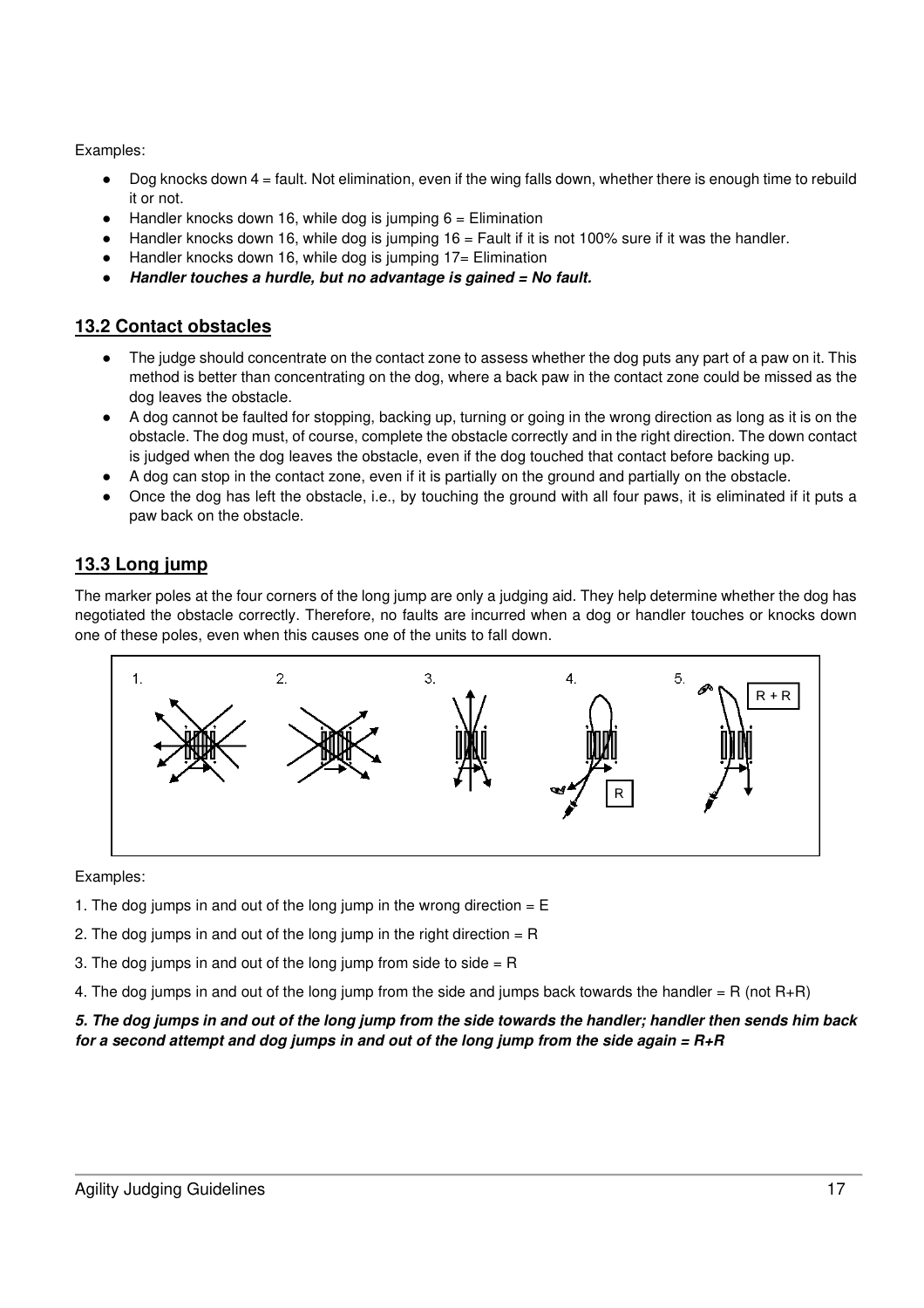# **13.4 Weave poles**

It is a fault if the dog leaves the line that allows continuous forward movement for more than the dog's own length. Regarding the entrance to the weaves, allowance should be taken into consideration for speedy dogs and acute angles of entry.



Examples:

1. Allowance is made because of the acute entrance to the weave poles = OK

2. Correct entry, mistake in the middle of the weave that is not corrected properly and subsequently the dog continues through the wrong gates coming out the weave the wrong way: the handler then only corrects the wrong exit =  $E$ 

3. The dog moves away from the weave poles more than his own length  $=$  F

# **14. Judging situations**

## **14.1 Refusals and subsequent marking**

## **Definitions**

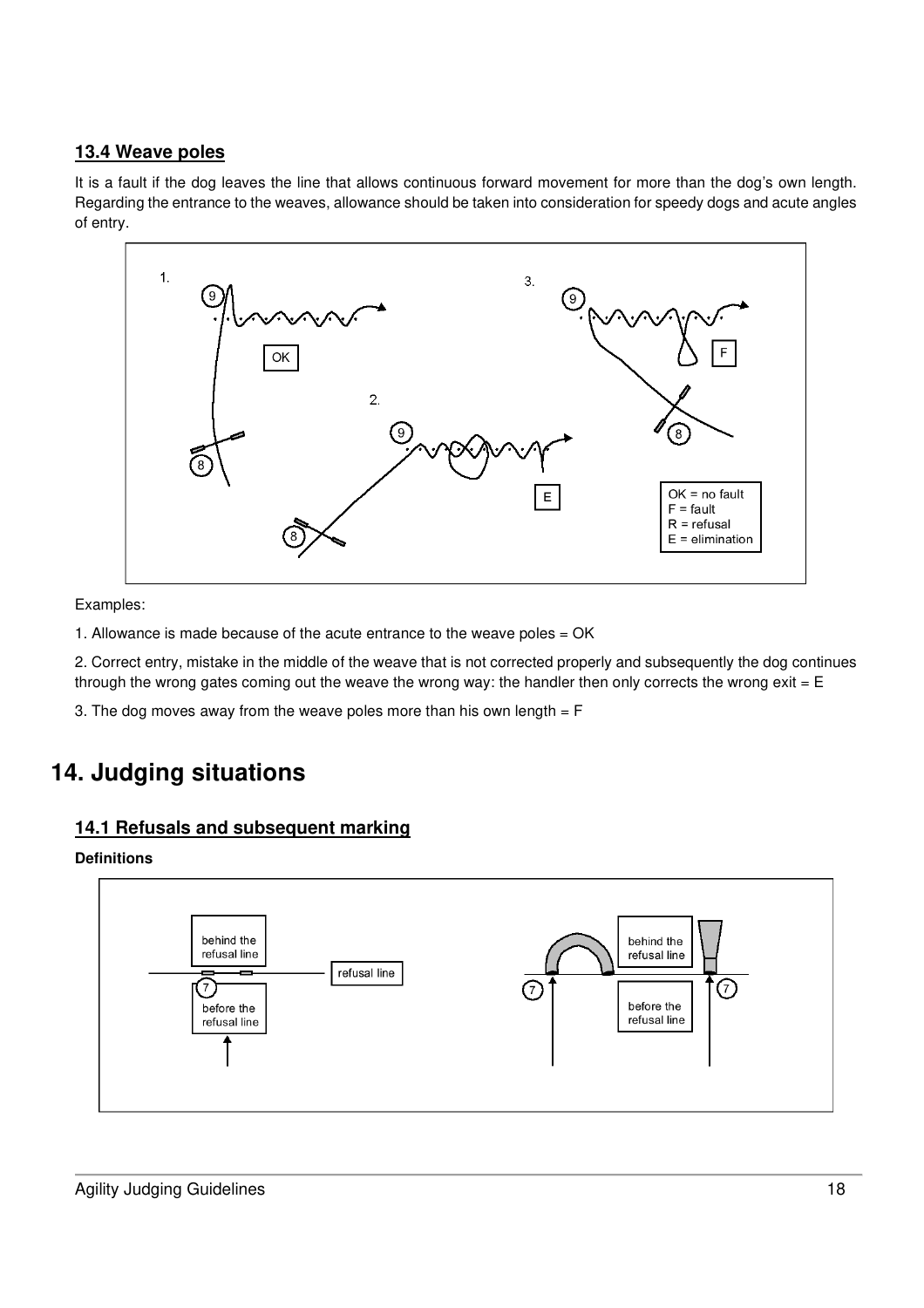The area around an obstacle can be separated into two areas by a line, called the refusal line (RL), perpendicular to a straight-line approach to the obstacle. The side from where the dog should approach the obstacle is called 'before the refusal line'. The other side is called 'behind the refusal line'.

If the dog starts before the RL, it is not allowed to cross the RL or it will be faulted with a refusal.

If the dog starts behind the RL, it has to cross the RL once to negotiate the obstacle from the right side. The dog will be faulted with a refusal if it crosses the RL more than once without negotiating the obstacle.

A dog can only be faulted with a refusal when it is on the side of the obstacle from which it should be negotiated.



Examples:

- 1. The dog runs by the obstacle.
- 2. and 3. The dog turns away from the obstacle.
- 4. The dog passes in front of the obstacle.

A judge has to be careful when designing his course not to take the dog too close to the RL while it is negotiating the course. It just makes it more difficult to decide whether or not there is a refusal.

Note that whenever a dog makes an attempt to negotiate an obstacle, it can still be faulted with a refusal even if it does not cross the RL (e.g., by turning away from an obstacle or by running in front of it without taking it, see previous picture).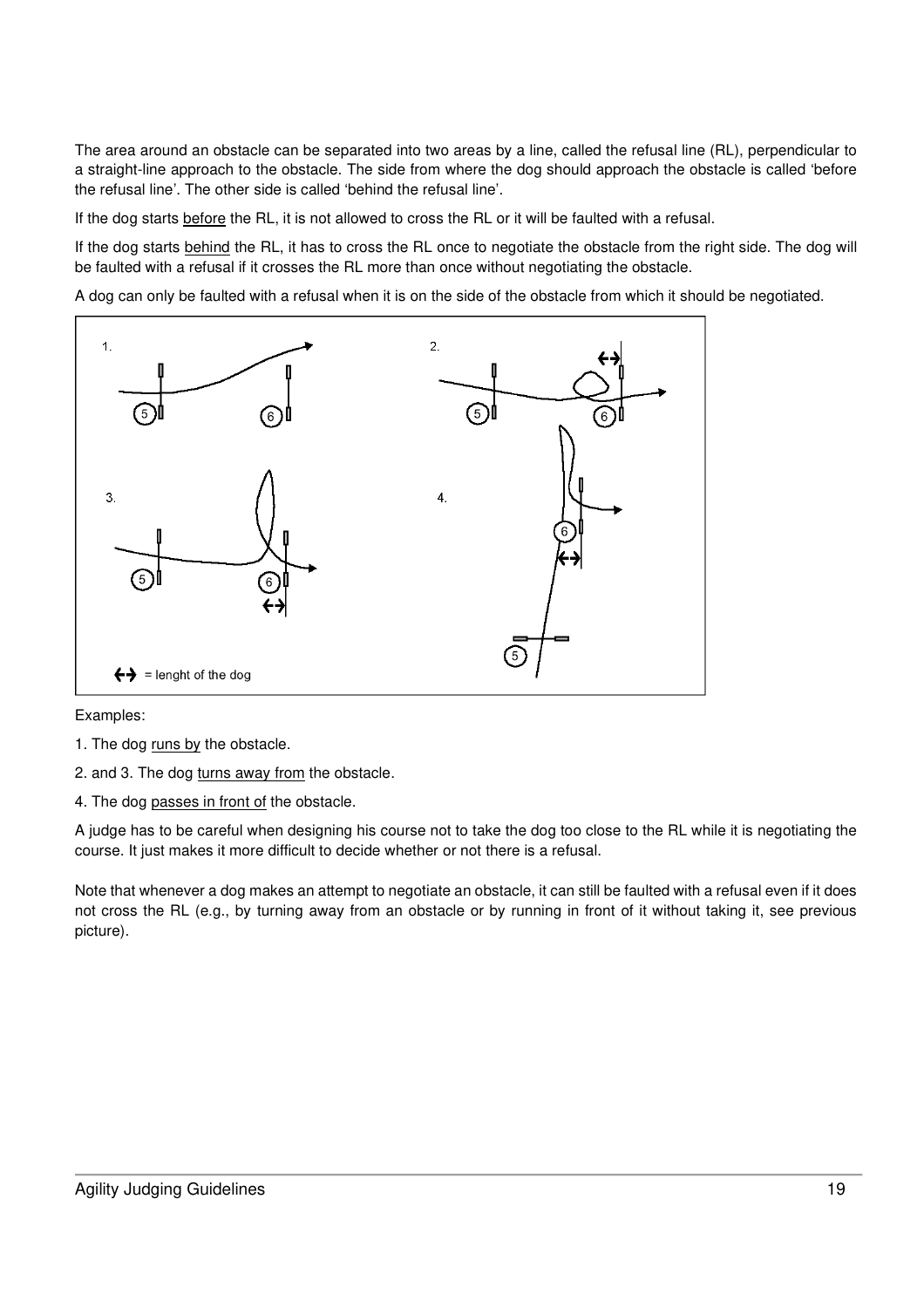In the example on the right, the handler hangs back and sends his dog to negotiate the tunnel (obstacle 13). The dog jumps over the tunnel (R) and runs back to the handler. The handler sends his dog again – with the same result. Since this is another attempt to negotiate the obstacle: 2<sup>nd</sup> R. The dog is sent a third time and finally enters the tunnel.





#### Examples:

- 1 and 2. Dog lands before the RL of the next obstacle and does not cross this line = OK
- 3. Dog lands behind the RL of the next obstacle (7) and crosses this line just once.
- 4. Dog lands before the RL of the next obstacle and does not cross this line = OK
- 5. Dog lands behind the RL of the next obstacle and crosses this line more than once  $=$  R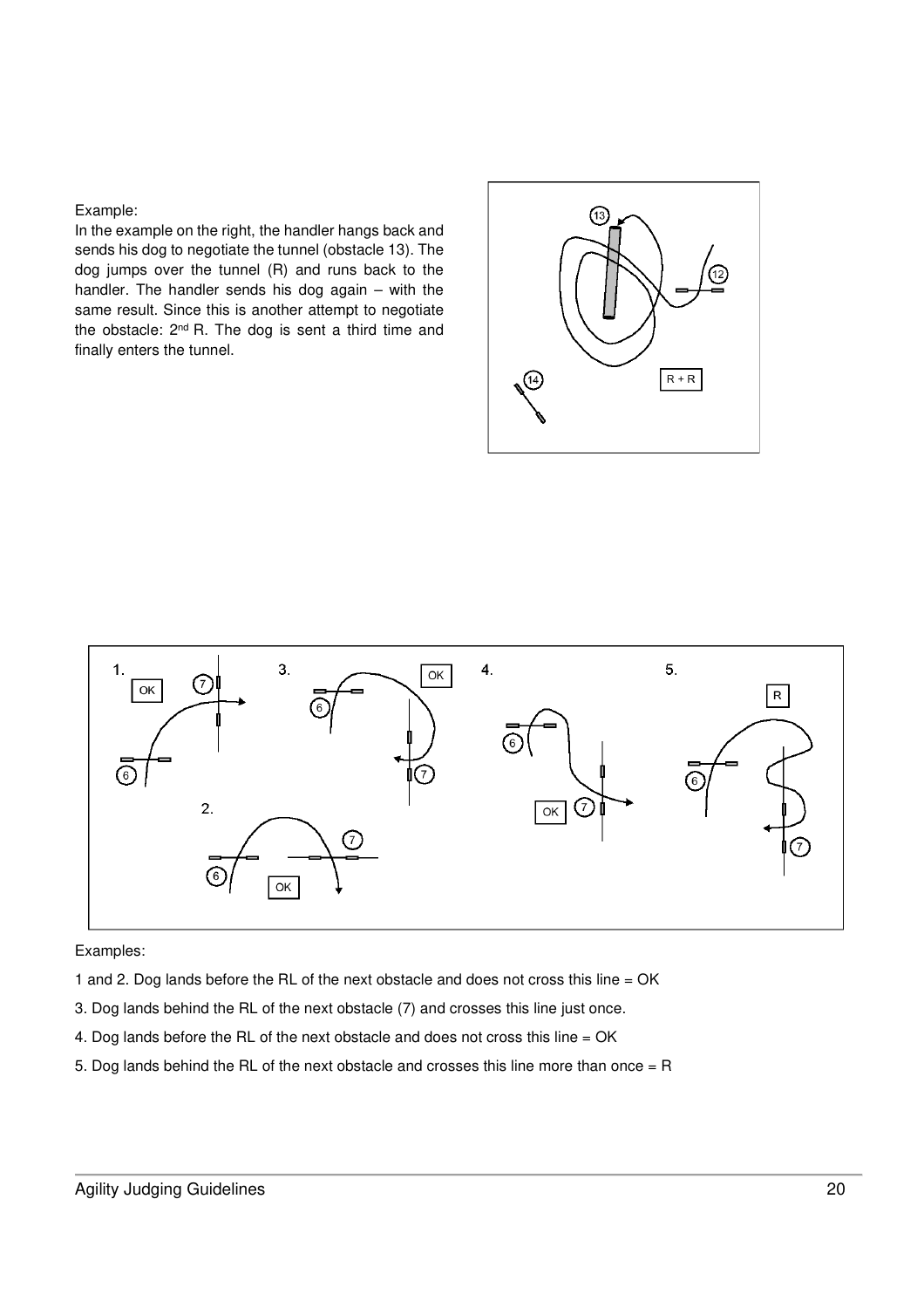

- 1. Dog runs past  $1<sup>st</sup>$ hurdle = R
- 2. Dog runs to and back from  $1<sup>st</sup>$  hurdle before starting = OK
- 3. Dog runs underneath hurdle = R
- 4. Dog runs underneath, knocking down the bar: destroying the obstacle while negotiating it =  $E$
- 5, 6 and 7. Dog lands before the RL of the next obstacle and crosses this line = R
- 8. Dog lands before the RL of the next obstacle and runs in front of it without negotiating it = R



#### Examples:

1, 2 and 3. Short-striding dogs and slow dogs will land before the RL of the next obstacle and can turn towards it. Longstriding dogs and very fast dogs can land before the RL of the next obstacle but because of their body shape or speed they cannot turn without crossing the  $RL = OK$ 

4. More extreme, but the dog ends up in area where he cannot go for the correct obstacle = OK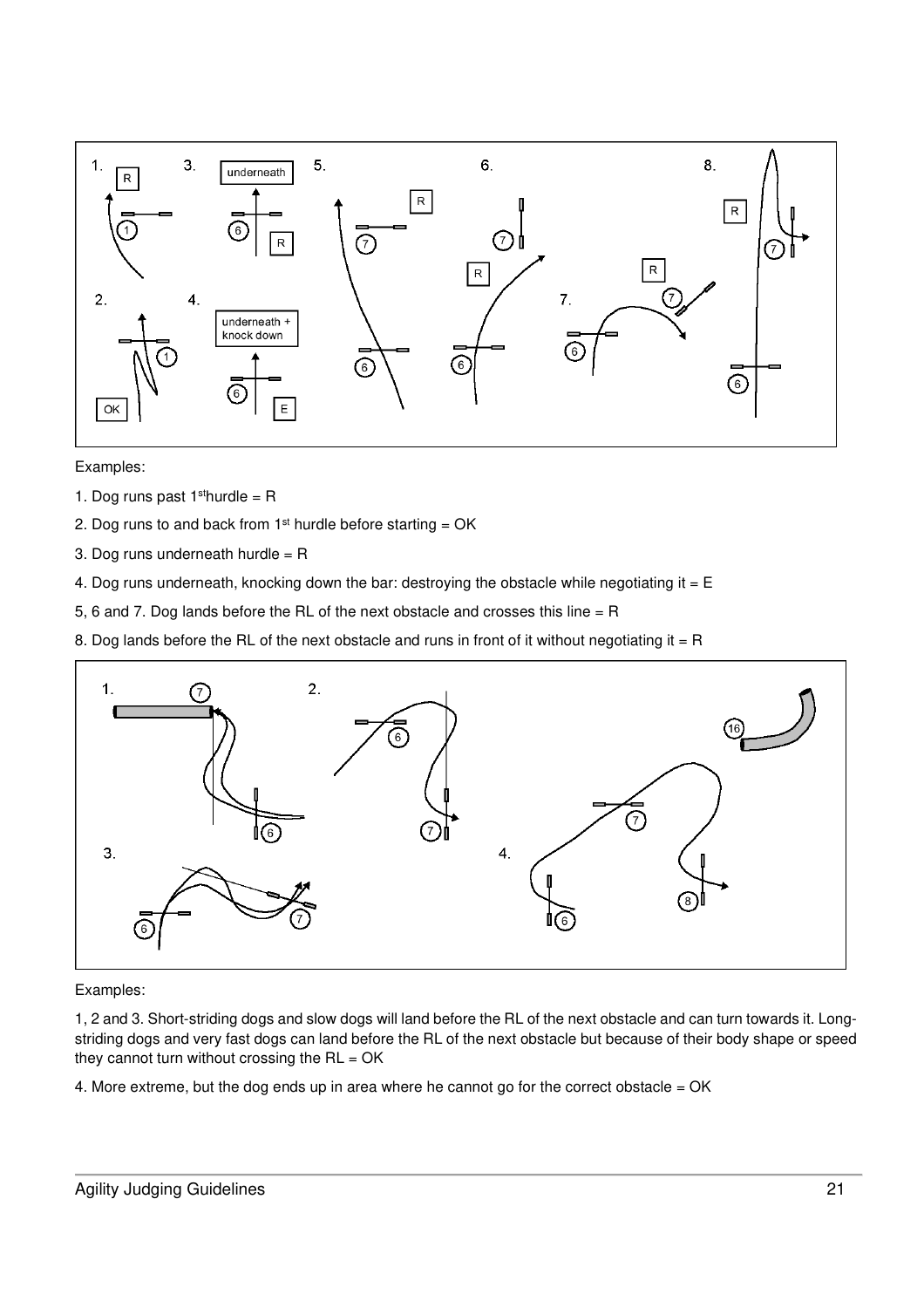

- 1. Dog lands behind the RL of the next obstacle and crosses this line more than once  $=$  R
- 2. Dog lands behind the RL of the next obstacle and crosses this line just once = OK
- 3. Dog lands before the RL of the next obstacle  $(8)$  and crosses this line = R

#### *4. Dog lands before the RL of the next obstacle (8), but turns in wrong direction and ends up in area where he cannot go for the correct obstacle, unless he crosses the RL again = OK*



Examples:

- 1. Dog lands behind the RL of the next obstacle and crosses this line just once = OK
- 2. Dog lands behind the RL of the next obstacle and crosses this line more than once  $=$  R
- 3. Dog lands behind the RL of the next obstacle and crosses this line just once = OK, even if the dog turns round on itself behind the RL.
- 4. Dog lands before the RL of the next obstacle and crosses this line = R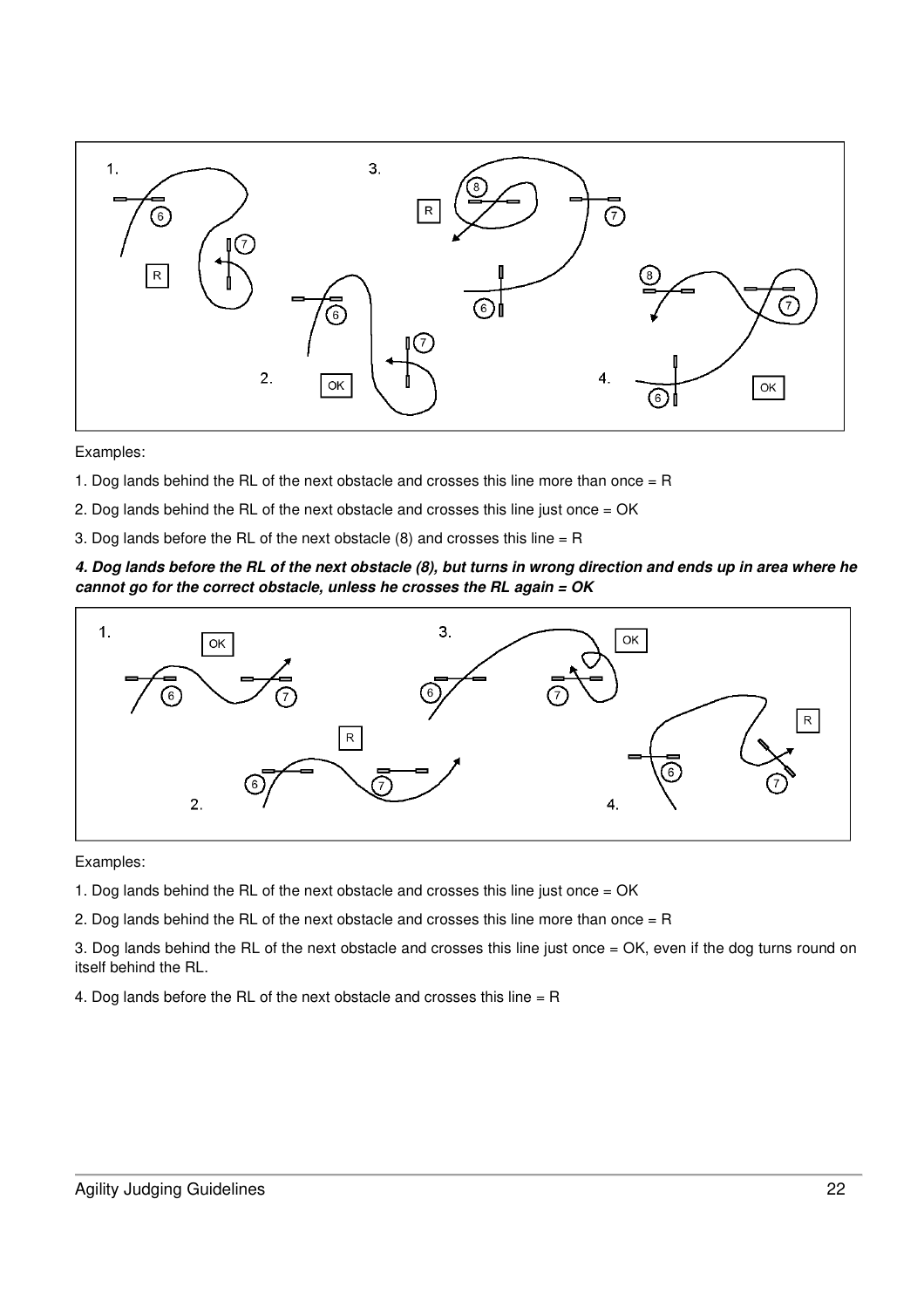

1. Dog lands before the RL of the next obstacle (tunnel) and crosses this line = R

#### *2. Dog lands before the RL of the next obstacle (tunnel) and crosses this line, but he ends up in area where he cannot go for the correct obstacle, unless he crosses the RL again = OK*

3. Dog lands behind the RL of the next obstacle (tunnel), jumps over it and then enters it = R

(not E for a wrong course).

4. Dog lands behind the RL of the next obstacle (tunnel), jumps over it twice and then enters it = R (not R+R, since the dog makes only a single attempt at the obstacle, and not E for a wrong course).

5. Dog lands behind the RL of the next obstacle (weave poles), goes through it twice *(2nd time when going back to the handler)* and then enters it = R (not R+R, since the dog makes only a single attempt at the obstacle, and not E for a wrong course).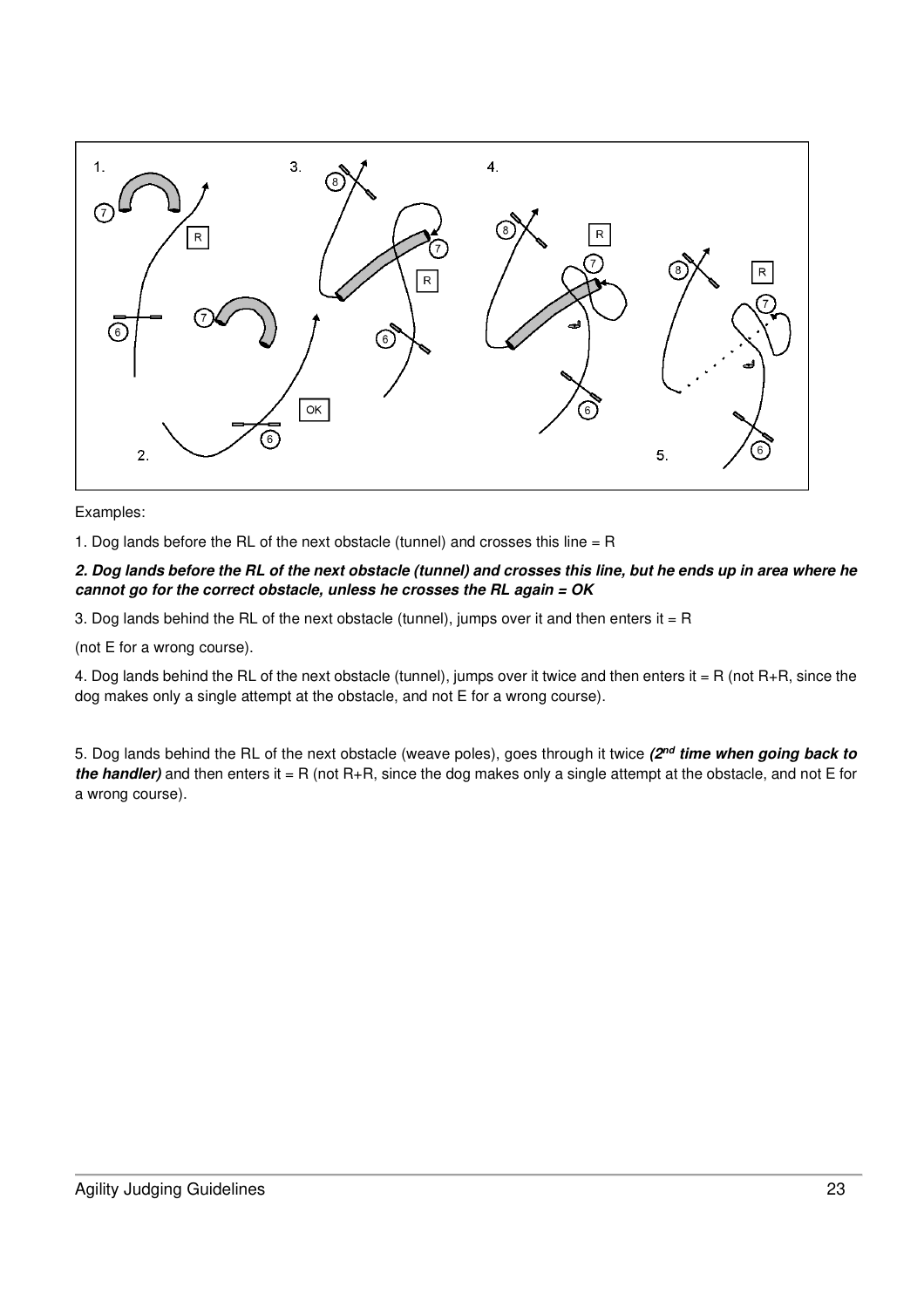

1 and 2. Dog lands before the RL of the next obstacle (tunnel), crosses this line once and jumps over the obstacle it should take  $=$  R (not E)

3. Dog goes correctly in the tunnel, comes back out (refusal), and then runs by the tunnel, crossing the RL (2<sup>nd</sup> refusal)  $= R + R$ 

4. Dog jumps over tunnel (refusal), turns back and crosses the RL of the tunnel ( $2^{nd}$  refusal) = R + R

## *5. Dog lands before the RL of the next obstacle (tunnel), crosses this line more then once = R*

**6. and 7. Dog lands before the RL of the next obstacle (tunnel), crosses this line once, but he ends up in area where he cannot go for the correct obstacle, unless he crosses the RL again = OK** 

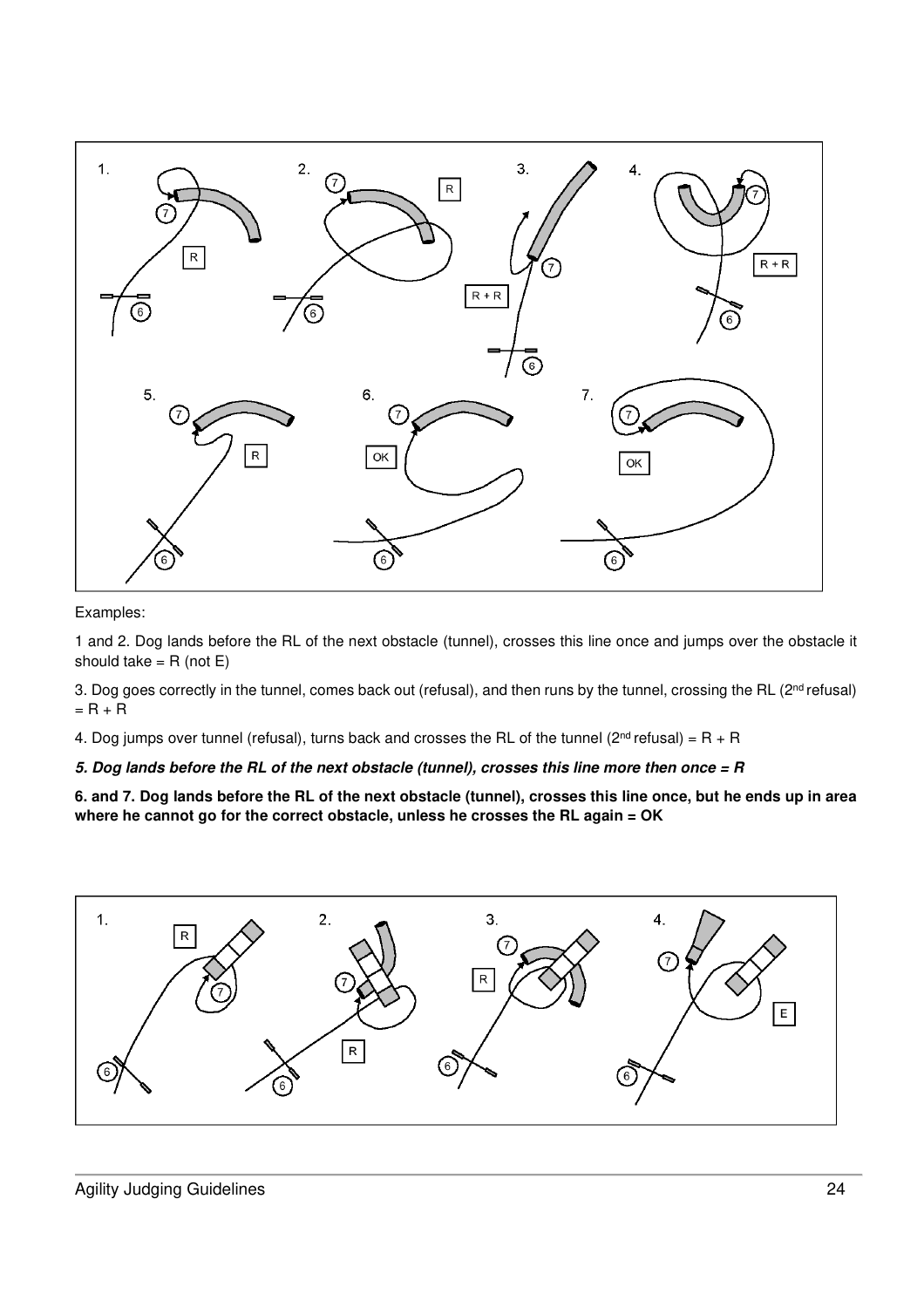1. Dog lands before the RL of the next obstacle (A-frame), crosses this line once and goes under the obstacle it should take =  $R$  (not  $E$ ).

2. and 3. Dog lands before the RL of the next obstacle (tunnel), crosses this line once and goes under an obstacle it is not allowed to take (A-frame). However, in this situation, created by the judge, the dog cannot avoid it = R (not E).

4. Dog lands before the RL of the next obstacle (flat tunnel) and goes under an obstacle it is not allowed to take (A $frame$ ) =  $E$ 



Examples:

1. Dog lands before the RL of the next obstacle (tunnel) and crosses this line = R

2. Dog lands before the RL of the next obstacle (tunnel) and crosses this line by going towards the A-frame = R (the dog sees the tunnel during his approach to the A-frame)

3. Dog lands behind the RL of the next obstacle (tunnel), crosses this line once and goes under an obstacle it is not allowed to take (A-frame). However, in this situation, created by the judge, the dog cannot avoid it = R (not E).

4. Dog lands behind the RL of the next obstacle (tunnel), not crossing this line and goes under an obstacle it is not allowed to take  $(A$ -frame) =  $E$ 

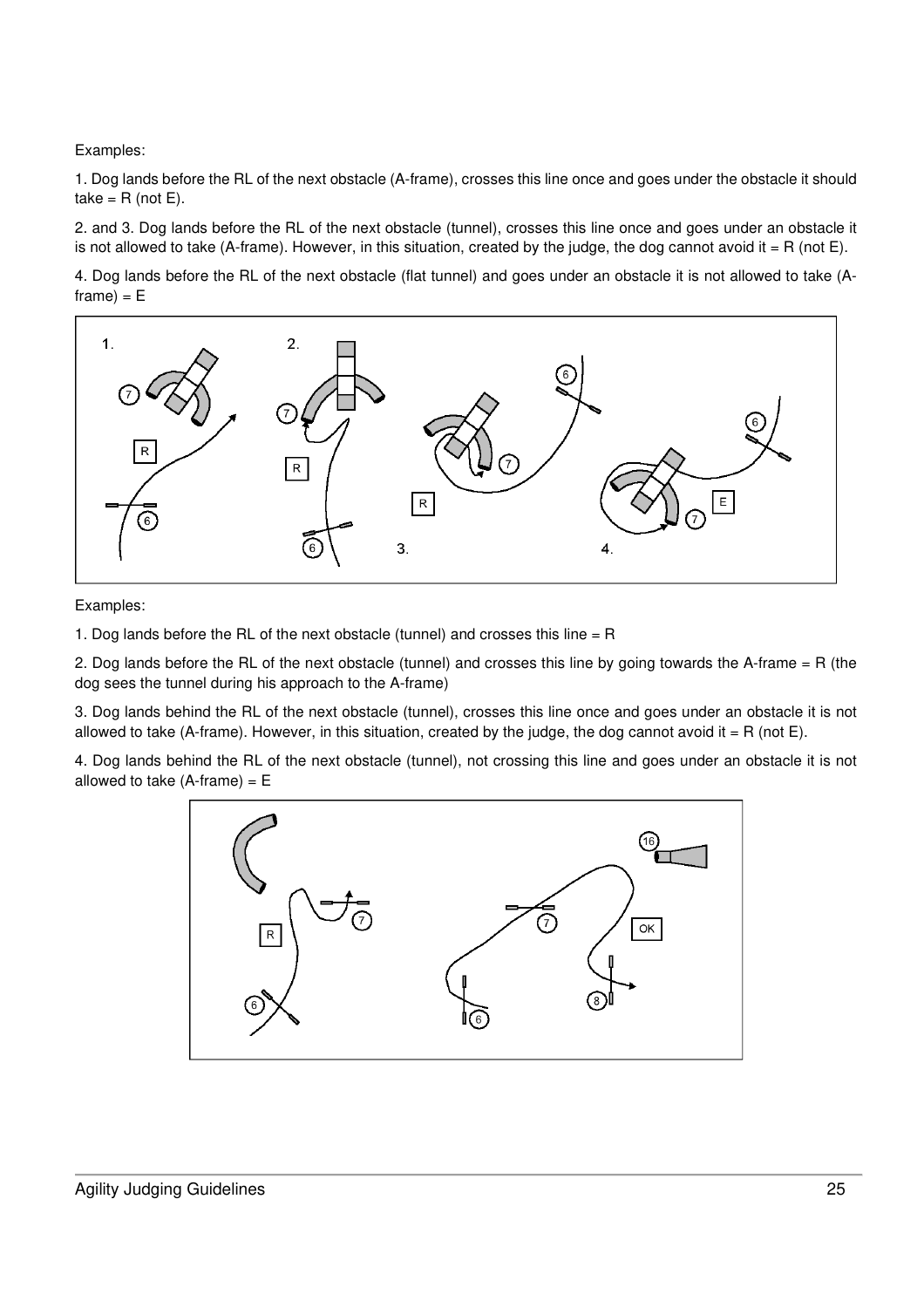Refusal with/without going for the wrong obstacle.

Left: Dog lands before the RL of the next obstacle  $(7)$  and crosses this line = R

Right: Dog lands before the RL of the next obstacle (8) and crosses this line while it is not in an area where it can go for the correct obstacle = OK

These 2 situations are clear, all situations in between have to be decided by the judge at that moment.

If a dog stands still or turns around in the take-off area, the dog will be faulted with a refusal.

The 'take-off' area depends on the size of the dog. Short striding dogs automatically have smaller areas 'to take off in' than long striding dogs. It is up to the judge to decide there and then. Two guidelines can be used to help make the decision:

1. If the dog goes within one dog-length of the obstacle and does not take it, then it is a refusal.

2. When the dog turns and the judge thinks "why didn't the dog take off", then it is a refusal.



Examples:

1. Dog turns in an area where it cannot take off for hurdle  $2 = OK$ 

- 2. Dog turns in the area where it should take off  $=$  R
- 3. Dog turns in an area where it cannot take off for hurdle  $2 = OK$
- 4. Dog turns in the area where it should go into the tunnel (take-off) =  $R$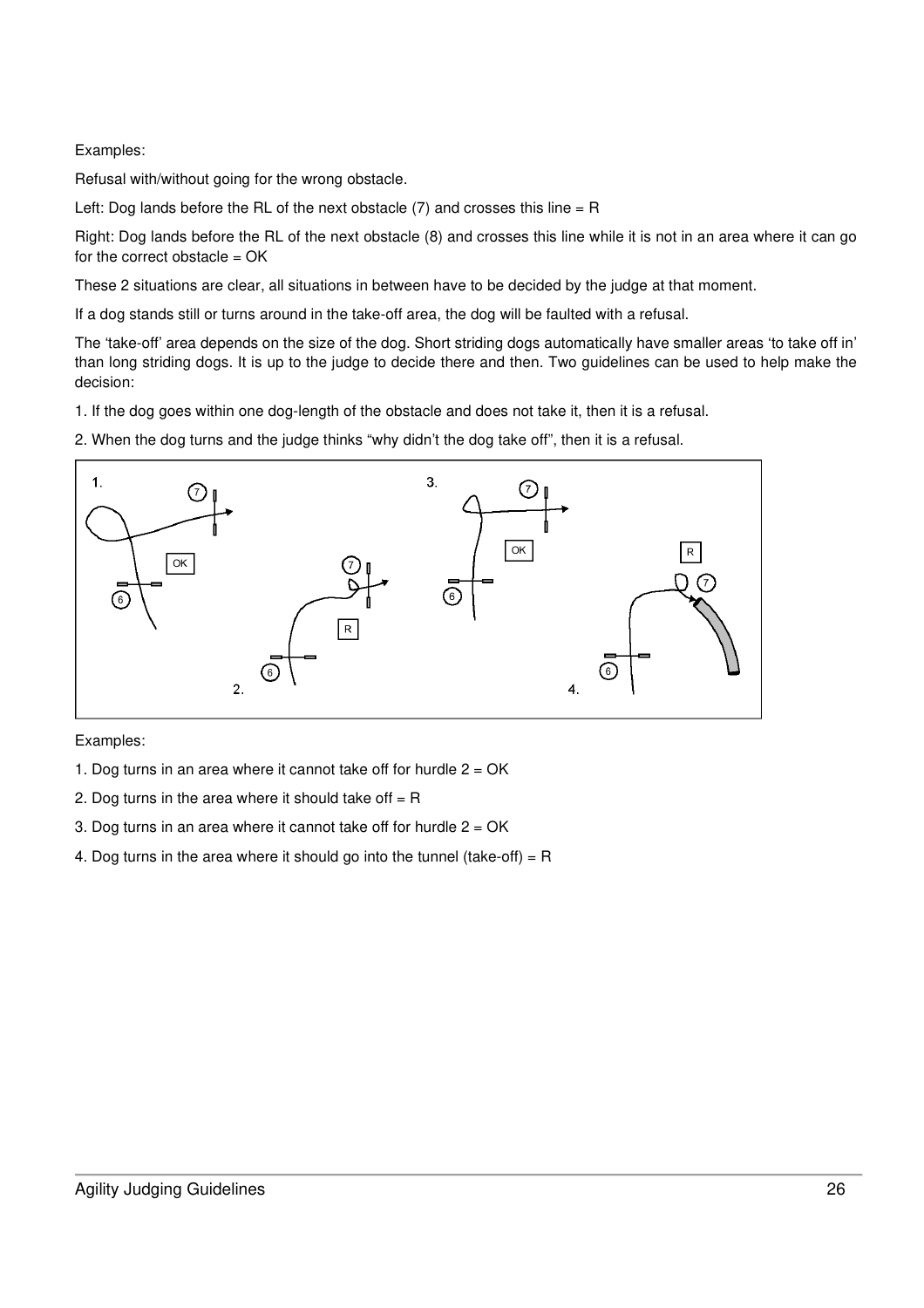

- 1. Dog turns back in the area where it should enter the weave poles (take off) =  $R$
- 2. Wrong entry, *no back-weaving* = R (the dog then goes for the correct entry)
- 3. *Back-weaving*: dog negotiates the obstacle (more than two gates) in the wrong direction = E
- *4. Dog misses the gate = F*
- *5. and 6. Dog misses the gate, then negotiates the obstacle in wrong direction = F + E*

#### **14.2 Contacts, refusals and faults**

Dividing into areas before and behind the RL does not really work for contact obstacles because the situation is somewhat different. Even when the dog is behind the RL it is still able to get on the obstacle – in which case, if the dog touches the up contact, it should not be faulted.

Here are some examples:

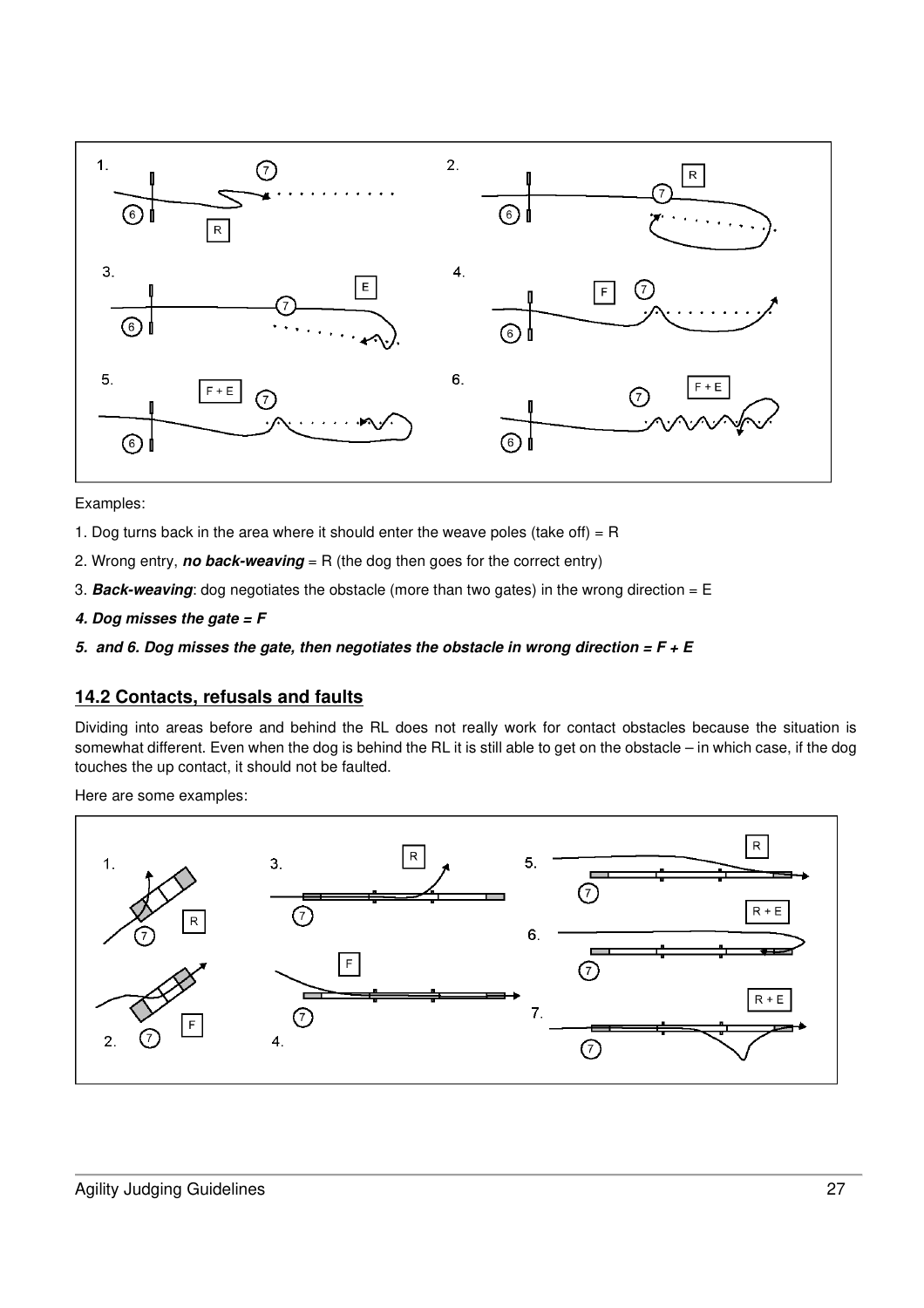- 1. Dog touches the up contact, leaves the A-frame before touching the descending ramp = R
- 2. Dog gets onto the A-frame but missing the up contact  $=$   $F$
- 3. Dog touches the up contact, but leaves the dog-walk on the ascending or horizontal plank  $=$  R
- 4. Dog gets onto the dog-walk but missing the up contact  $=$   $F$
- **5. Dog passes the dog-walk and touches the descending ramp in the same direction of his movements = R**
- **6. Dog passes the dog-walk and then start to negotiate the obstacle in the wrong direction = E**
- **7. Dog touches the up contact, leaves the dog-walk on the ascending or horizontal plank, then touches the descending ramp in the same direction of his movements = R, and if he continues to the next obstacle = E**



The dog misses the contact as he jumps off the obstacle = F, even though he touched the contact before backing-up.



Examples:

Top: Dog comes down the A-frame, touching the down ramp with four paws. It then jumps off before touching the contact area, lands with two paws on the ground and falls back on the contact with the back paws = OK

Bottom: Dog jumps over the top of the A-frame and lands, without touching the down ramp with any paw, straight onto the ground with its two front paws (even if it falls back onto the contact with its two back paws) =  $E$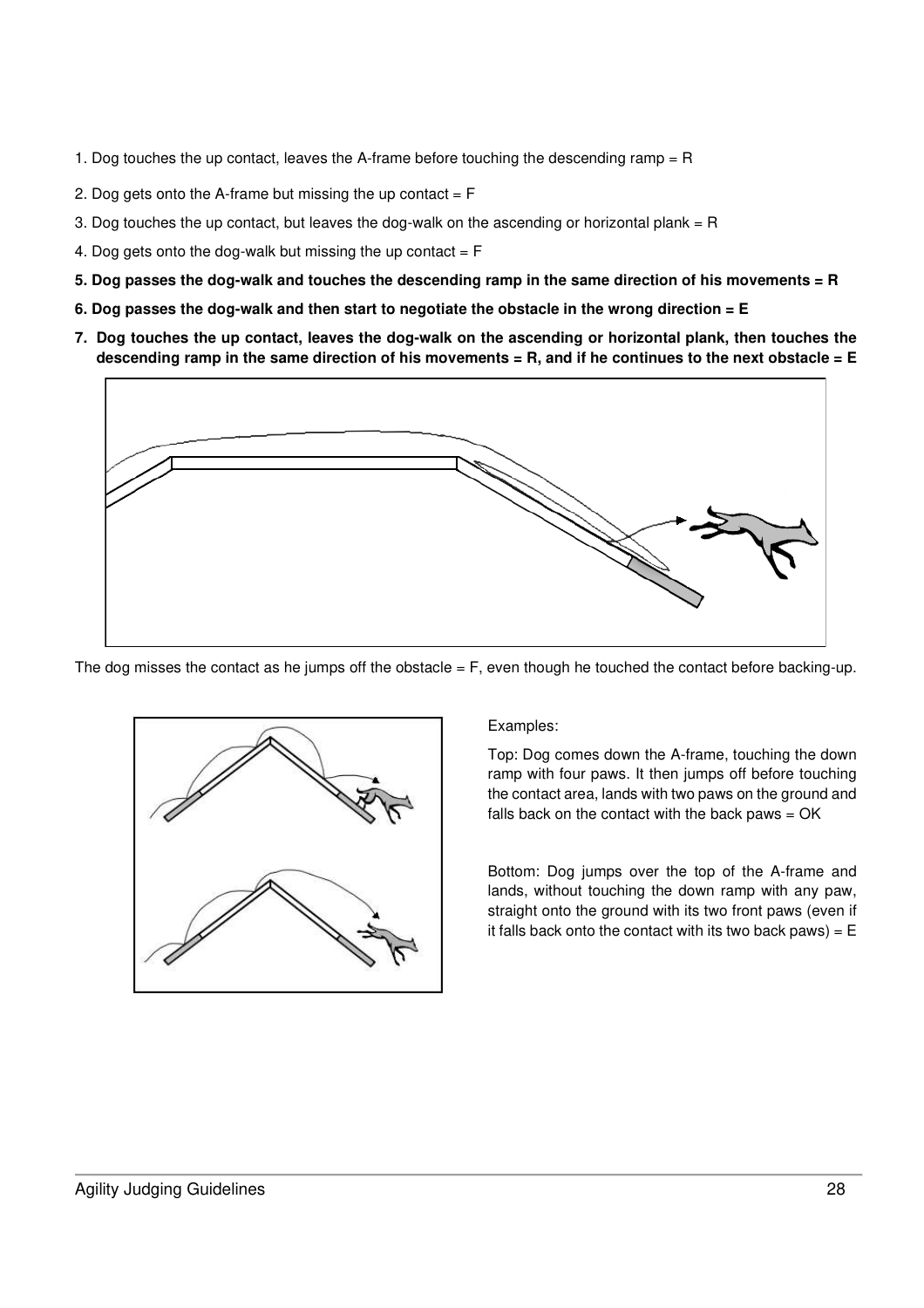

1. Dog passes the upside of the see-saw, jumps on the upper side plank of the see-saw (F), jumps off on the other side of the plank (R), runs around the upper side, misses the up contact (F) and negotiates the rest of the  $see-saw = F + R + F$ 

2. Dog passes the upside of the see-saw, jumps over the plank of the see-saw (R), runs around the upper side, misses the up contact (F) and negotiates the rest of the see-saw  $= R + F$ 



Examples:

Left: Dog lands behind the RL of the next obstacle (tunnel) and crosses this line twice = R (refusal of the tunnel, not wrong course for going under dog-walk)

Right: Dog lands behind the RL of the next obstacle (tunnel) and goes under wrong obstacle =  $E$  (no refusal of the tunnel)

## **14.3 Judging a flyer on the see-saw**

Judging flyers is not always easy.

Definition of leaving the sea-saw  $=$  paws in the air, there is no paw contact whatsoever.



Left: The see-saw just before touching the ground: the dog pushes the see-saw to the ground. However, there is still contact with the hind paws when the see-saw touches the ground = OK.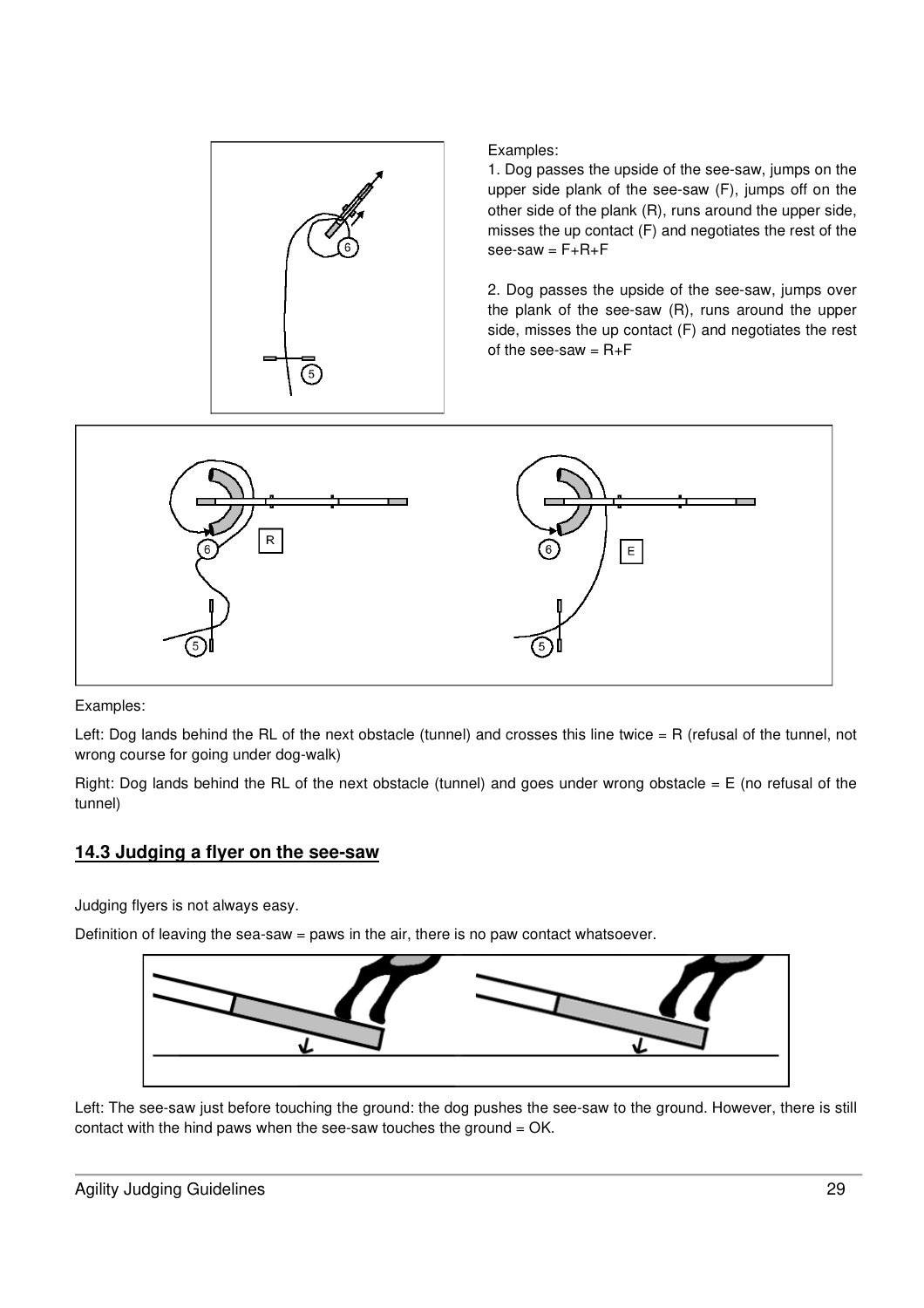Right: This situation is more difficult to judge: the dog pushes the see-saw down as well, but you cannot be sure if the see-saw is actually touching the ground before the last paw loses contact with the see-saw. In this case, give the dog the benefit of the doubt.



Left: the dog starts to leave too early but lands two paws on, two paws off  $= OK$ 

Right: the dog starts to leave too early and lands on the floor  $=$  F

## **14.4 Second judge at the upside of the dog-walk**

If an assistant judge is acting in the course, he is not allowed to judge anything else but the up contact of the dog-walk and, if needed, the immediate area around the upside of the dog-walk while the dog is approaching the dog-walk in the running order.



Both judges have to be clear on who is judging what:

1. The area where the assistant judge is responsible for judging the contact area, touching of the dog/obstacle and refusals – this until the dog is on the horizontal plank with all four paws.

2. In this situation, the assistant is also watching the exit of obstacle 6 (tunnel - including eliminating the dog if it should go into the exit of the tunnel instead of obstacle 8, dog-walk)

3. If the tunnel is positioned in a U-shape, as in example 3, the assistant judge should then also judge the entry of the tunnel as well as the previously mentioned points.